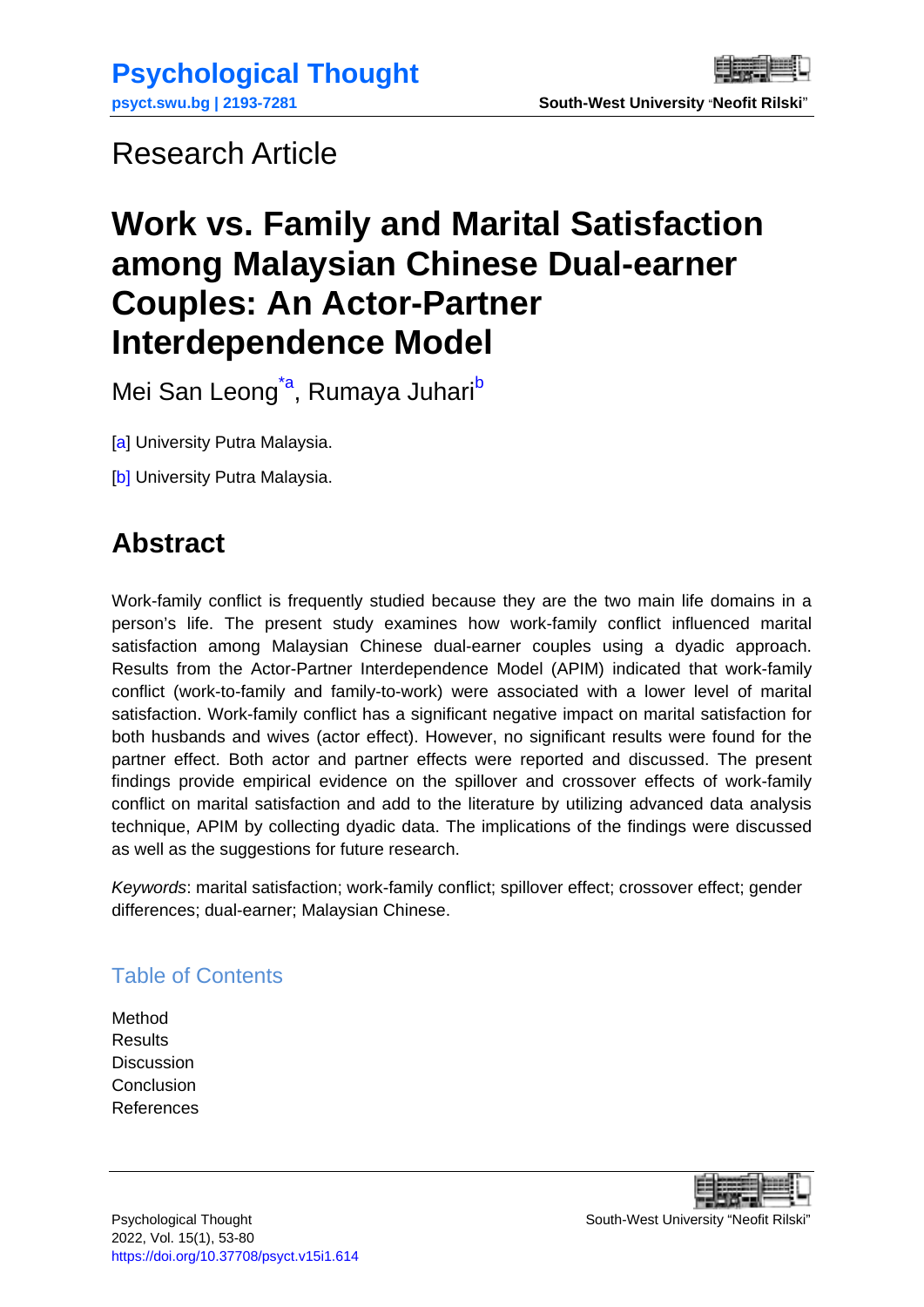Psychological Thought, 2022, Vol. 15(1), 53-80[, https://doi.org/10.37708/psyct.v15i1.614](https://doi.org/10.37708/psyct.v15i1.614) Received: 2021-04-16. Accepted: 2021-11-19. Published (VoR): 2022-04-30. Handling Editor: Marius Drugaș, Department of Psychology, University of Oradea, Romania. \*Corresponding author at: University Putra Malaysia. E-mail: [rumaya@upm.edu.my](mailto:rumaya@upm.edu.my)



This is an open access article distributed under the terms of the Creative Common Attribution License [\(https://creativecommons.org/licenses/by/4.0\)](https://creativecommons.org/licenses/by/4.0), which permits unrestricted use, distribution, and reproduction in any medium, provided the original work is properly cited.

The experiences in a marriage are closely related to various aspects of life satisfaction and physical health [\(Diener & Chan, 2011;](#page-22-0) [Robles, 2014\)](#page-25-0). Marital interactions have been found to be closely related to individuals' psychological and physical health, where marital functioning has a direct effect on depression and health habits [\(Amstad & Semmer, 2011\)](#page-20-2). Moreover, relationship health has begun to be considered a public health issue in recent years [\(Cordova et al., 2014\)](#page-21-0) due to the negative implications resulting from poor marital satisfaction [\(Robles et al., 2014\)](#page-25-1).

Marital satisfaction is defined as individuals' global assessment and feelings towards their marriage [\(Karney & Bradbury, 1995\)](#page-23-0). In addition, marital satisfaction refers to how an individual perceives his or her marriage and the level of happiness being in the marriage. Marital satisfaction has always been an area of interest for many researchers and a metaanalysis has suggested that wives are 1.6 times more likely to be dissatisfied with their marriage than husbands on average among Asian samples [\(Jackson et al., 2014\)](#page-23-1). Some of the identified factors contributing to marital dissatisfaction were unbalanced distribution of shared responsibilities such as child care and household chores [\(Jackson et al., 2014\)](#page-23-1). In addition, wives have additional emotional responsibilities of providing emotional support to their husbands [\(Jackson et al., 2014\)](#page-23-1).

Marriage seems to be both a protective factor and a risk factor for our health. Married individuals have been found to experience less psychological distress as compared to individuals who are single, divorced or widowed [\(Barrett, 2000;](#page-21-1) [Waite & Gallagher, 2001\).](#page-26-0) On the other hand, unsatisfying relationships have been observed to have many negative consequences which may affect an individual's health psychologically and physically. Some examples are eating disorders [\(Van den Broucke et al., 1997\)](#page-26-1), depression [\(Beach et al.,](#page-21-2)  1998), anxiety [\(Lebow et al., 2012\)](#page-24-0), specific diseases such as cancer, cardiac disease and chronic pain [\(Robles et al., 2014;](#page-25-1) [Schmaling & Sher, 1997\)](#page-26-2), as well as the risk of mortality

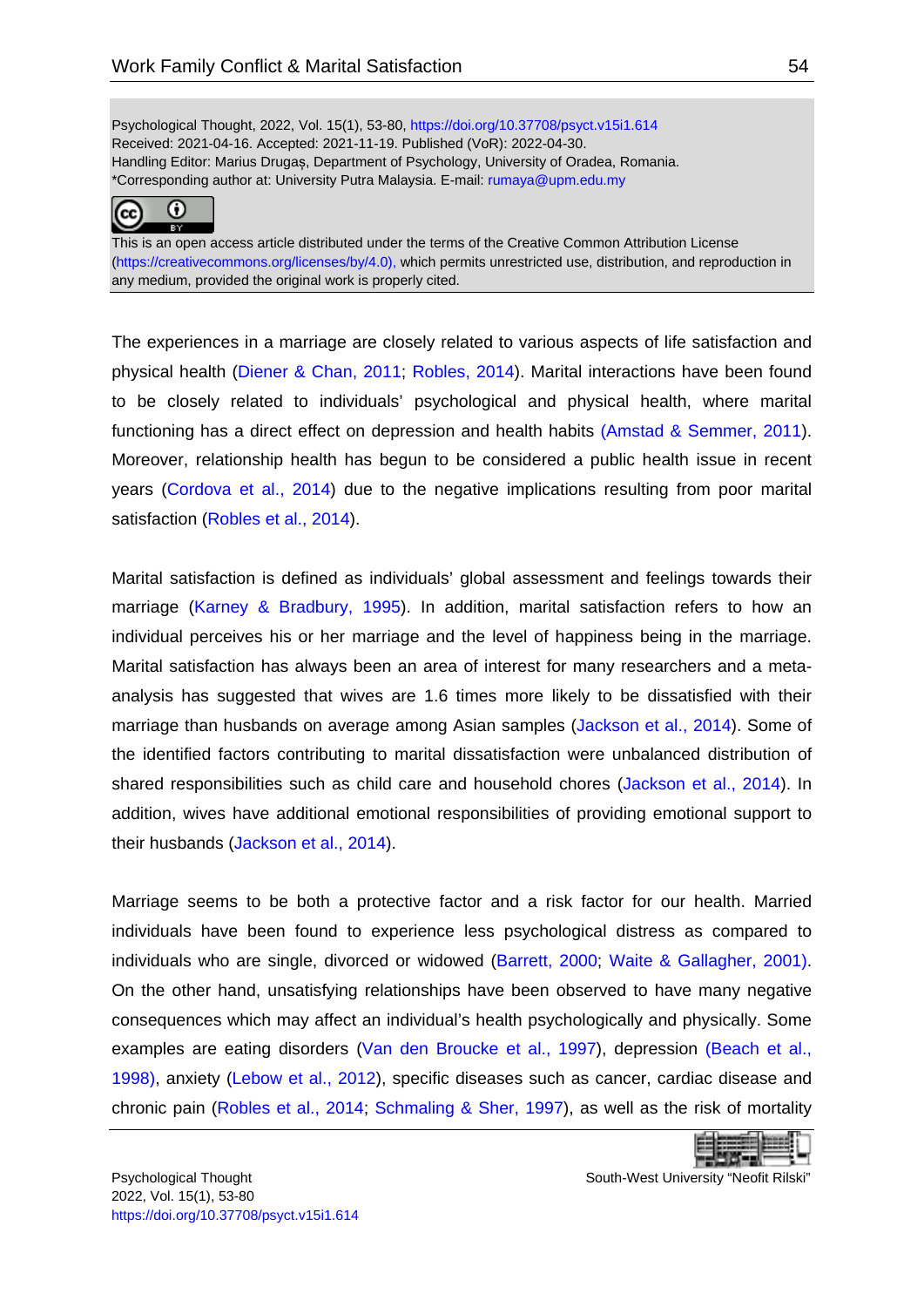[\(Robles et al., 2014\)](#page-25-1). Aside from these negative side effects, it has been also reported that difficulties in relationships are one of the most common reasons people seek psychotherapy [\(Beach et al., 1998\)](#page-21-2).

[Jackson et al. \(2014\)](#page-23-1) called for more research involving racial minority groups in order to contribute additional knowledge in the field of marital satisfaction. This is consistent with the prevailing idea that more studies involving non-WEIRD (Western, educated, industrialized, rich, and democratic) samples are needed [\(Henrich et al., 2010\)](#page-23-2). The meta-analysis' finding is not conclusive due to the limited number of samples involving Chinese ethnic minority groups. There have been no studies at all involving Malaysian Chinese in the meta-analysis. Past studies investigating marital satisfaction among Malaysians were mainly based on demographic variables such as gender and race. In addition, individual factors such as attachment styles and couple types were also examined. However, situational factors such as stress experienced at work were not included as a contributing factor to marital satisfaction. Uniformly, all of the studies (e.g. [Mustafa et al., 2013;](#page-24-1) [Ng et al., 2009;](#page-24-2) [Ng et al.,](#page-24-3)  [2013\)](#page-24-3) were cross-sectional surveys and only one partner was surveyed. Yet, none of the studies compared the marital satisfaction differences between the spouses. Marital satisfaction deserves more attention, especially among Malaysian Chinese as there have previously been limited efforts investigating marital satisfaction among working couples in Asian countries [\(Hassan et al., 2010;](#page-23-3) [Ng et al., 2009\)](#page-24-2).

#### **Malaysian Chinese: Context, Values, and Marriage**

The Malaysian Chinese is an important segment of the 40.3 million overseas Chinese residing outside China, making up the third-largest group after Indonesia and Thailand [\(Poston & Wong, 2016\)](#page-25-2). As of 2019, Malaysian Chinese (6.7 million) form 22.8% of the population in Malaysia, making them the largest minority group in the country [\(Department of](#page-21-3)  [Statistics Malaysia \[DOSM\], 2019a\)](#page-21-3).

According to [Zaimah et al. \(2013\),](#page-26-3) dual-earner families are on the rise in Malaysia. Malaysia's overall female labour force was 55.5% as compared to the male labour force at 80.4%. It has been observed that the percentage of women participating in the labour force decreases according to age group. Women aged between 25 to 34 make up the highest percentage of the labour force at 73.6%, followed by 67.9% for the 35 to 44 age group, and 58.8% for the 45 to 54 age group [\(DOSM, 2019b\)](#page-22-1). When compared to 68.3% of overall female labour force participation in the United States (U.S.) [\(U.S. Bureau of Labor Statistics,](#page-26-4)  2018) and 73.1% in the United Kingdom and 66.5% in the European Union (EU) [\(Eurofound,](#page-22-2)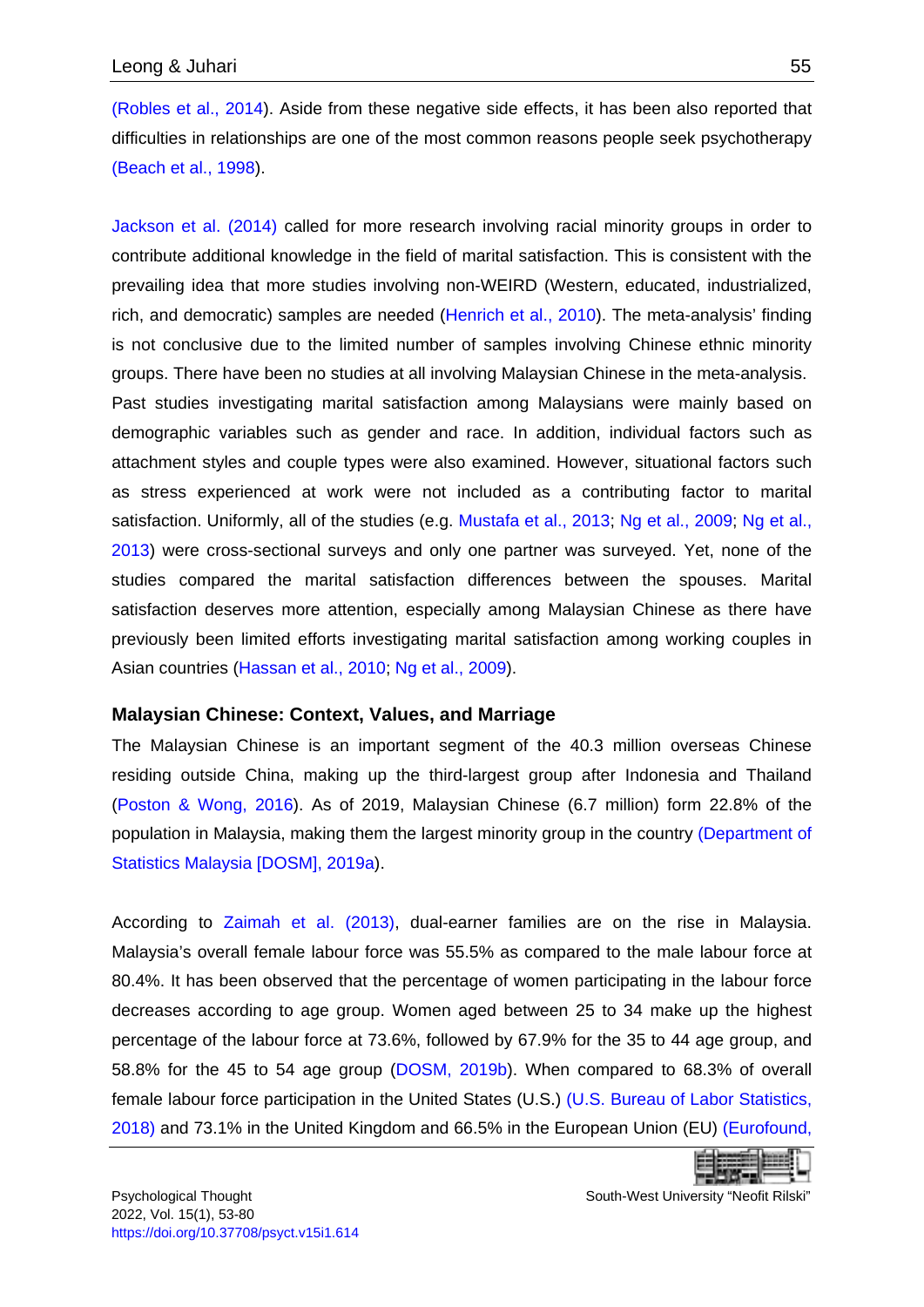2019), Malaysia's overall female labour force participation is relatively low. However, no labour force information on gender by ethnicity is available for comparison. Families in urban areas are more likely to be dual-earner families [\(Ng et al., 2009\)](#page-24-2) and 46.8% of Malaysian Chinese wives reported that they believed that their husbands would prefer them continuing to work full-time after marriage as this helps with the family's income [\(Noor, 1999\)](#page-25-3).

The importance of family prosperity - a value influenced by Confucianism, is deeply rooted in Malaysian Chinese culture [\(Noor, 1999;](#page-25-3) [Tan, 2004\)](#page-26-5). Malaysian Malay women tend to work for financial gain mainly to contribute towards the family and not so much for career advancement. As for Malaysian Chinese women, identity, a sense of self-worth and recognition from work contribute as much towards the family's prosperity as income does [\(Noor, 1999\)](#page-25-3). Both Malaysian Chinese and Malay women see family roles as a top priority [\(Noor, 1999\)](#page-25-3). This finding is aligned with the Confucian value which propounds that a man should take care of the family's external affairs while the woman is in charge of household matters [\(Tan, 2004\)](#page-26-5).

Malaysian Chinese are generally raised with traditional Confucian ideologies (Ng et al., [2009\)](#page-24-2). The Confucian value system is in line with social role theory which emphasizes the importance of socialization in shaping gender role attitudes and expectations towards appropriate male and female behaviours [\(Eagly & Wood, 2012\)](#page-22-3). Based on the theory, individuals develop gender role attitudes based on early socialization views of how males and females should behave, especially within marriage [\(Eagly & Wood, 1999,](#page-22-4) [2012\)](#page-22-3). There are two main types of gender role attitudes: traditional and egalitarian [\(Kaufman, 2000\)](#page-23-4). Traditional gender role attitude is defined as the perception of the husband as the family breadwinner and in charge of finances while the wife is associated with household duties and childcare. Egalitarian gender role attitude perceives both men and women to be equally in charge at work and at home, with social roles being neither defined nor segregated by gender [\(Kaufman, 2000\)](#page-23-4). Hence, men with an egalitarian gender role attitude are more likely to share household responsibilities. Past research has also found that when both husband and wife share the household chores, the burden does not fall on the wife alone, promoting marital satisfaction among these husbands who hold an egalitarian gender role attitude [\(Amato & Booth, 1995\).](#page-20-3)

Globalization changes in the world have exposed Malaysian women to Western culture and ideas. This has led to a tension between traditional Confucian ideologies and the more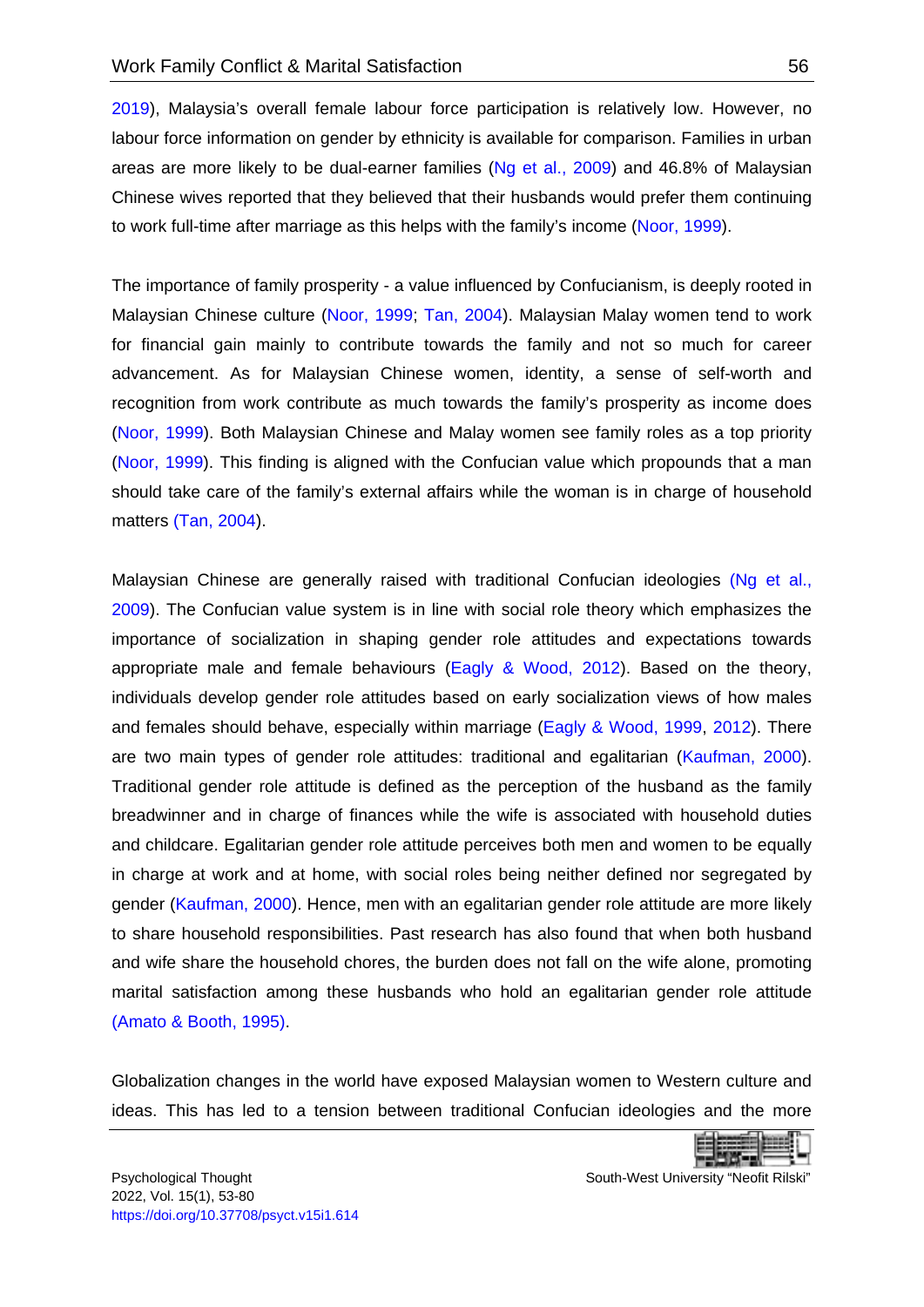liberal Western ones which impacts gender role expectations [\(Edwards & Roces, 2000\)](#page-22-5). Depending on the gender role attitude one holds, it will influence the way individuals perceive marital roles [\(King & King, 1997\)](#page-23-5), which in turn contributes to marital satisfaction. Nonetheless, studies conducted in establishing gender role attitudes as a significant predictor of marital satisfaction are mainly based in the U.S., and evidence from outside of the U.S. are limited [\(Taniguchi & Kaufman, 2014\)](#page-26-6). Egalitarian gender role attitude is positively correlated with marital quality among men [\(Amato & Booth, 1995;](#page-20-3) [Ogolsky et al.,](#page-25-4)  [2014;](#page-25-4) [Oshio et al., 2013\)](#page-25-5) and marital stability [\(Olah & Gahler, 2014\)](#page-25-6). Differences between spouses in perception of gender role attitude and marital satisfaction were also identified [\(Taniguchi & Kaufman, 2014\)](#page-26-6). Although egalitarian gender role attitude is positively correlated with men's marital satisfaction, it is negatively correlated with women's marital satisfaction [\(Taniguchi & Kaufman, 2014\)](#page-26-6). In a similar study, egalitarian gender role attitude was found to be negatively correlated with marital satisfaction among Korean wives [\(Yoo,](#page-26-7)  [2020\)](#page-26-7). All the previous studies discussed have examined the relationship between gender role attitudes and marital satisfaction utilising samples from China, Japan, and Korea. Findings among Malaysian Chinese dual-earner respondents will add new knowledge to the existing literature.

#### **Work-Family Conflict – Spillover and crossover effects**

The construct of work-family conflict can be explained through the concept of role conflict in role theory [\(Biddle, 1986\)](#page-21-4). Role theory defines role conflict as having two or more mismatched expectations towards one's performance simultaneously [\(Biddle, 1986\)](#page-21-4). Based on [Biddle's \(1986\)](#page-21-4) definition, when a person is performing a "work" role, it might interfere with the performance of another role, such as the "family" role. Based on this definition, role theory suggests that work and family roles are associated with different expectations and behaviours deemed appropriate to that role. Thus, contradictory demands from the work and family domains may create role conflict [\(Kahn et al., 1964\)](#page-23-6). Role conflict is considered the antecedent of work-family conflict where work-family conflict is defined as "a form of interrole conflict in which the role pressures from the work and family domains are mutually incompatible in some respect. That is, participation in the work (family) role is made more difficult by virtue of participation in the family (work) role" [\(Greenhaus & Beutell, 1985, p.77\)](#page-23-7). The work-family conflict can be regarded as a bidirectional construct, in which work can interfere with family (i.e. work-to-family conflict [WTF]), and family can interfere with work (i.e. family-to-work conflict [FTW]) [\(Amstad et al., 2011;](#page-20-4) [Frone, 2003;](#page-22-6) [Michel et al., 2010\)](#page-24-4). The operational definition of work-to-family conflict (WTF) is "the degree to which participation in the family role is made more difficult from participation in the work role" and family-to-work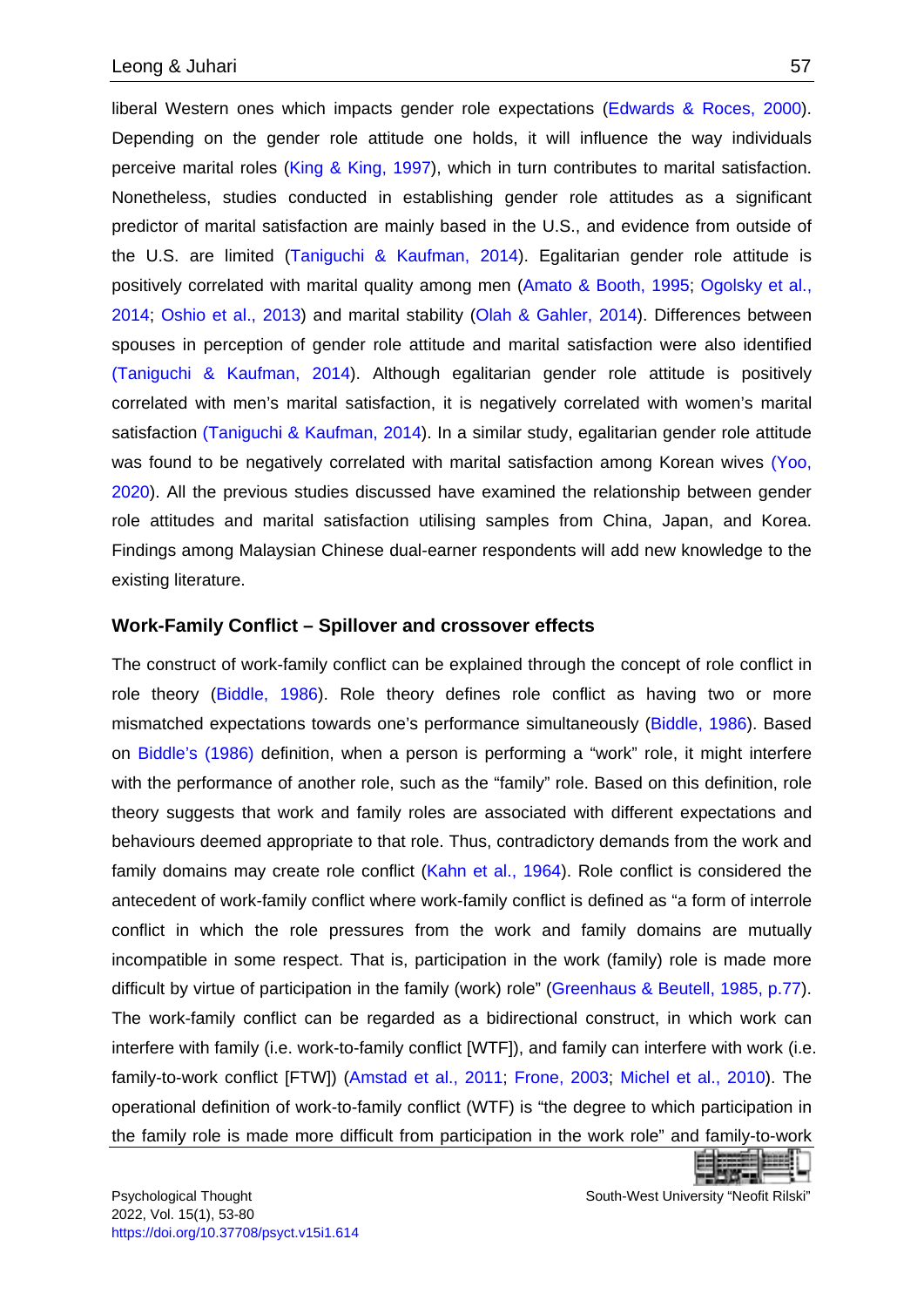conflict (FTW) is operationally defined as "the degree to which participation in the work role is made more difficult from participation in the family role" [\(Michel et al., 2010, p.691\)](#page-24-4).

In addition to the work-to-family and family-to-work conflicts, work-family conflict can be understood by the spillover and crossover effects. The spillover effect is defined as the stress experienced in one domain overflowing into another within the same individual, while the crossover effect refers to the transmission of stress from one person to another [\(Bolger](#page-21-5)  [et al., 1989\)](#page-21-5). Thus, the spillover effect (or actor effect) is an intrapersonal experience while the crossover effect (or partner effect) is an interpersonal transmission of stress [\(Westman,](#page-26-8)  [2001\)](#page-26-8).



*Figure 1*. APIM-based Research Model regarding the spillover and crossover effect

To avoid confusion, the spillover effect aligns with the actor effect where the work-to-family and family-to-work conflict experienced individually has a negative effect on their individual marital satisfaction. The crossover effect aligns with the partner effect in the APIM model where a spouse's work-to-family or family-to-work conflict affects their spouse's marital satisfaction. The independent variables are either work-to-family or family-to-work conflict. The dependent variable is always marital satisfaction.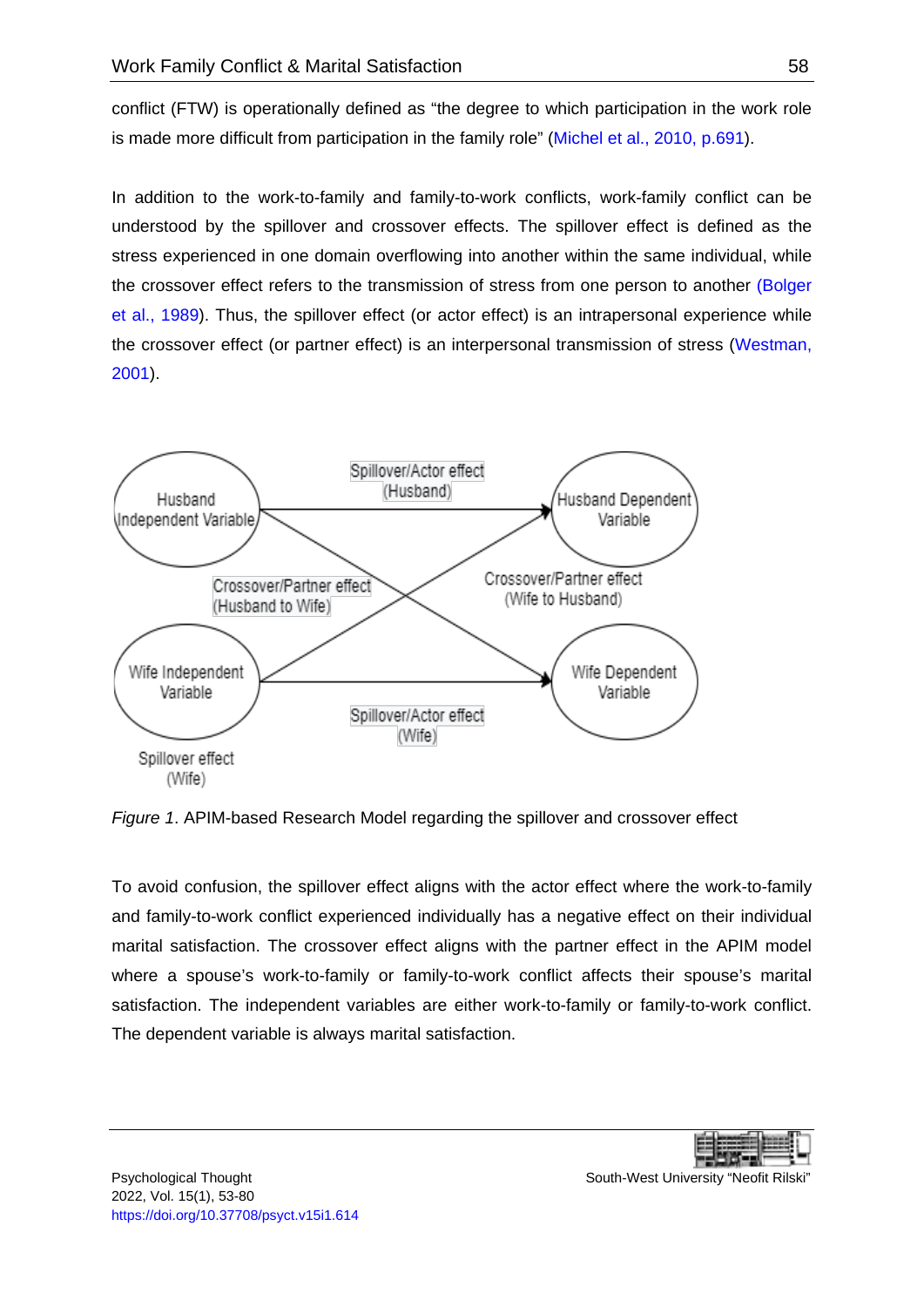Undeniably, work and family are two primary domains in life between which conflict is often experienced [\(van Steenbergen et al., 2011\).](#page-26-9) Due to the limited resources we have, when we spend time and energy in one role, we will have less time and energy for another role [\(Greenhaus & Beutell, 1985\).](#page-23-7) Family is inseparable from the work domain. Malaysia has shown a trend towards an increasing number of women in full-time employment, which in turn has a direct impact on the work-family interface [\(Hassan et al., 2010;](#page-23-3) [Zaimah et al.,](#page-26-3)  [2013\)](#page-26-3). A new dual-earner household family model has emerged making the traditional-malebreadwinner-family model the exception rather than the norm [\(Macinnes, 2006\)](#page-24-5). It is said that Malaysia has moved away from the sole breadwinner paradigm towards a dual breadwinner paradigm [\(Bakar & Abdullah, 2013;](#page-21-6) [Zaimah et al., 2013\).](#page-26-3)

With women's involvement in the work force, structural buffers must exist in order to balance the work-family role system [\(Pleck, 1977\)](#page-25-7). To explain the spillover effect further, [Pleck \(1977\)](#page-25-7) suggested that there is an "asymmetrically permeable boundaries between work and family roles for men and women" in the work-family role system (p. 423). The term 'permeable' is defined as the influence of one role upon another, for example, in the case of women, when the family role is allowed to intrude into the work role; or men, when the family role has to give way to or accommodate the work role. Thus, permeability is often asymmetrical for men and for women [\(Pleck, 1977\)](#page-25-7). Considering that men are expected to provide for the family while women are expected to take care of household duties in social role theory (Eagly & [Wood, 1999,](#page-22-4) [2012\)](#page-22-3), the boundaries of the dominant domain for the respective genders (i.e. work domain for men and family domain for women) are less permeable to their secondary domain based on [Pleck's](#page-25-7) definition [\(1977\)](#page-25-7). Combining both social role theory and role theory, it is likely that men experience a higher level of work-to-family conflict while women experience a higher level of family-to-work conflict. Opposed to [Pleck's \(1977\)](#page-25-7) idea, no significant gender differences were found in terms of the permeability between family and work domains, although family boundaries were more permeable than work boundaries [\(Eagle et al., 1997; Frone et al., 1992;](#page-22-7) [Ngo & Lau, 1998\)](#page-24-6). However, these claims have been dated and more recent examination on the phenomenon is deemed important.

Although the spillover effects of work-family conflict have consistently been found in past research, the effect of work-to-family conflict is found to be more prominent than the effect of family-to-work conflict [\(Amstad & Semmer, 2011;](#page-20-2) [Hassan et al., 2010\)](#page-23-3). This means that the work-to-family conflict is more frequently experienced in higher intensity and family domain is more frequently affected by work. On the other hand, no conclusions can be drawn on the direction of crossover effect due to limited scientific evidence and some studies have tested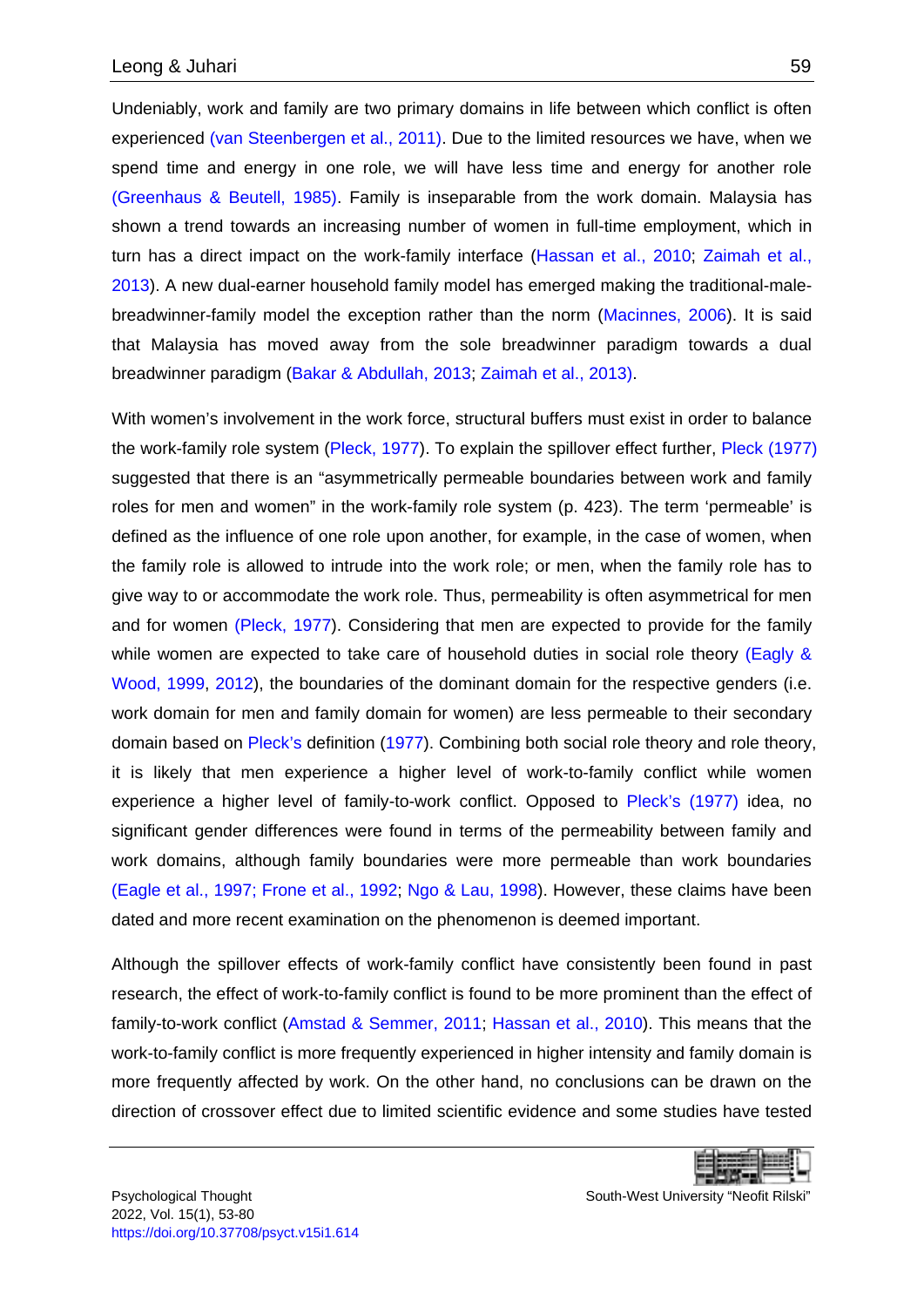only one direction of crossover effect [\(Amstad & Semmer, 2011;](#page-20-2) [Liu & Cheung, 2015\)](#page-24-7). By collecting dyadic data from both spouses, the crossover effect can be examined and serves to add another level of analysis to spillover effect.

In addition, [Liu and Cheung \(2015\)](#page-24-7) report that studies investigating the crossover effect in Chinese dual-earner couples are rare and under-investigated compared to the spillover effect. Malaysian Chinese women are also the most vulnerable group to experience workfamily conflict as compared to Malaysian Malay and Indian women [\(Mahpul & Abdullah,](#page-24-8)  [2011\)](#page-24-8). Recognizing the need for empirical evidence of crossover effect within Chinese dualearner couples, [Liu and Cheung \(2015\)](#page-24-7) conducted a study investigating crossover effect of work-to-family conflict on spouses' psychological strain, as well as life, marital, and job satisfaction among 361 dual-earner couples in China. Actor-partner interdependence modelling (APIM) was used to analyse the dyadic data. Actor effect was significant where work-family conflict was positively correlated to psychological strain and negatively correlated to life, marital, and job satisfaction. No significant partner effect was found for work-family conflict on psychological strain, and life and job satisfaction. This means that although husbands and wives' work-family conflict was positively correlated to their own psychological strain, the work-family conflict had no significant correlation to their partner's psychological strain. The partner effect for husbands' work-family conflict had a significant negative correlation with wives' marital satisfaction. However, no partner effect for wives' work-family conflict was found. It is speculated that women seem to be better able to compartmentalise their family roles which allows them to maintain emotional boundaries and not allow their stress to affect their partners. On the other hand, it may be that men are less sensitive to their partner's stressors, which justifies the findings of this study (Liu & Cheung, [2015\)](#page-24-7). The spillover effect was not studied in this study.

There is also empirical evidence of spillover and crossover effects from Taiwanese sample, focusing on how work-to-family conflict mediates the relationship between emotional exhaustion and marital satisfaction. The study was done by recruiting 226 employees and partner dyads from different work settings such as manufacturing, electronics, banking, service industries, and public organizations through convenience sampling. The mean age for males was 39 while for females, it was 38. Both spillover and crossover effects were found. Emotional exhaustion at work was positively correlated to work-to-family conflict and negatively correlated to marital satisfaction. The spillover effect of work-to-family conflict on marital satisfaction was significant. As for crossover effect, an employees' emotional exhaustion was positively correlated to their partner's family-to-work conflict and was

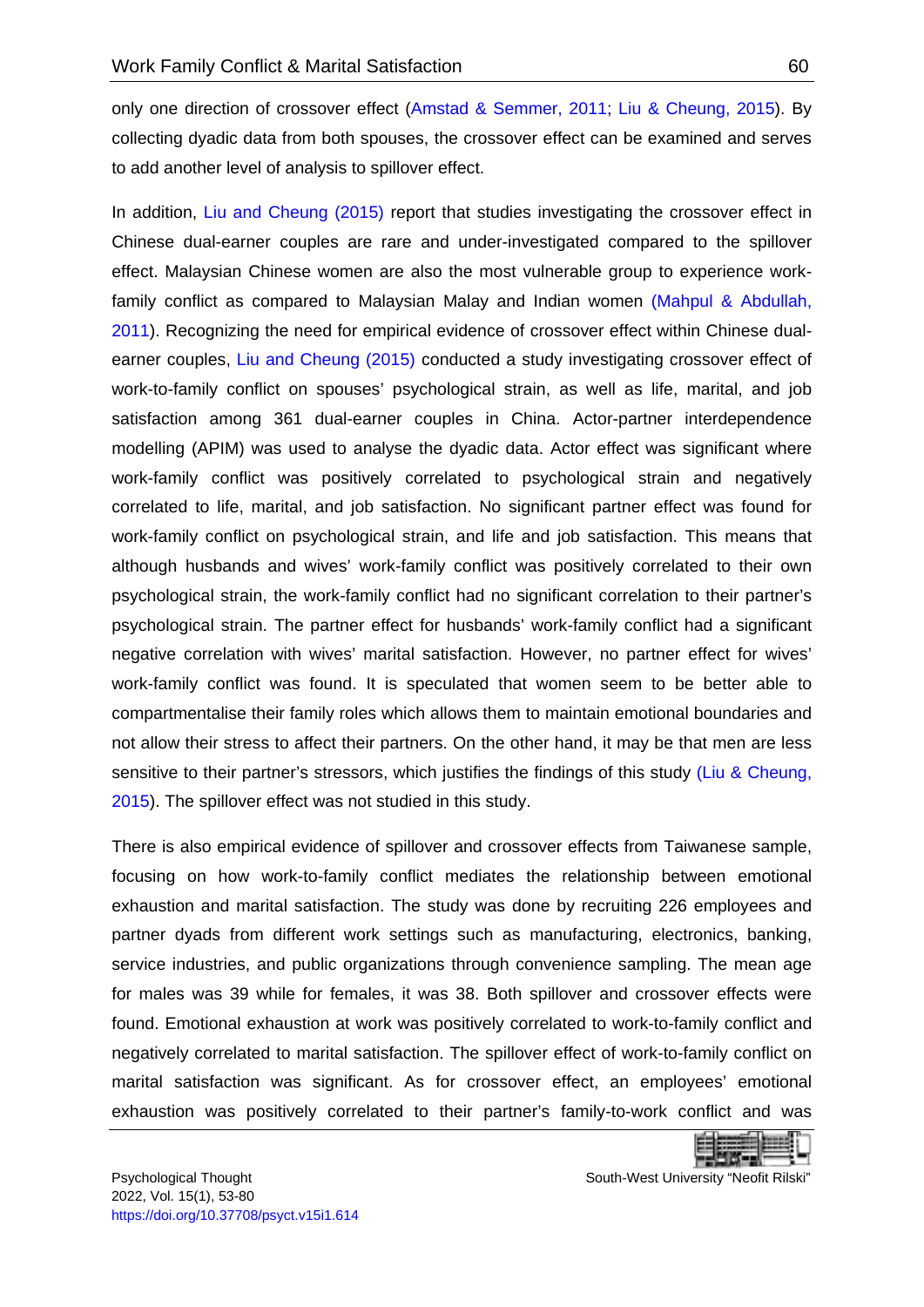significantly correlated to their partner's marital satisfaction [\(Liang, 2015\)](#page-24-9). This study reflects how a person's experiences at work can influence and interfere with their spouses' marital satisfaction in both husbands and wives.

The studies discussed above have several limitations, such as investigating only a unidirectional effect of work-family conflict upon marital satisfaction, testing either the spillover or crossover effects, involving only one partner in the study and not the couple, and actor-partner interdependence model (APIM) analysis not being conducted on dyadic data collected. Another limitation is that the various studies investigating gender differences in spillover and crossover effects on marital satisfaction produced conflicting results. Furthermore, the methodologies used in previous research that examines marital and family therapy have limitations in that analysis at couple-level is lacking [\(Liu & Cheung, 2015;](#page-24-7) [Parker et al., 2016\)](#page-25-8). Considering the suggestions from past research, this study aims to use actor-partner interdependence model (APIM) by collecting dyadic data to examine the crossover effect of work-family conflict on the other partner's marital satisfaction using a sample of Malaysian Chinese dual-earner couples.

#### **The Present Study**

This study attempts to address the gaps by including measures of both directions in workfamily conflict (work-to-family and family-to-work) as well as dyadic data from both spouses. Although the association between the spillover and crossover effects and marital satisfaction has been well established, few existing studies have integrated both directions of workfamily conflict and their link to marital satisfaction using dyadic data. Based on the existing theories and previous literatures, it is plausible to propose that gender role attitude is associated with marital satisfaction. This is because individuals with egalitarian gender role attitude see family as a shared responsibility between spouses. In addition, it may be further hypothesized that egalitarian gender role attitude may moderate the negative effects of work-family conflict on marital satisfaction by interacting on the link between them, thus serving as a protective factor. Again, this hypothesis is based on the argument that individuals holding an egalitarian gender role attitudes perceive equality in family responsibilities, which serves as a protective factor in mitigating the negative impact of workfamily conflict upon marital satisfaction. To summarize, it is hypothesized that egalitarian gender role attitudes will moderate the negative effects of work-family conflict (work-to-family and family-to-work) on marital satisfaction. Specifically, it is hypothesized that work-family conflict (work-to-family and family-to-work) will not significantly impact marital satisfaction for individuals holding egalitarian gender role attitude.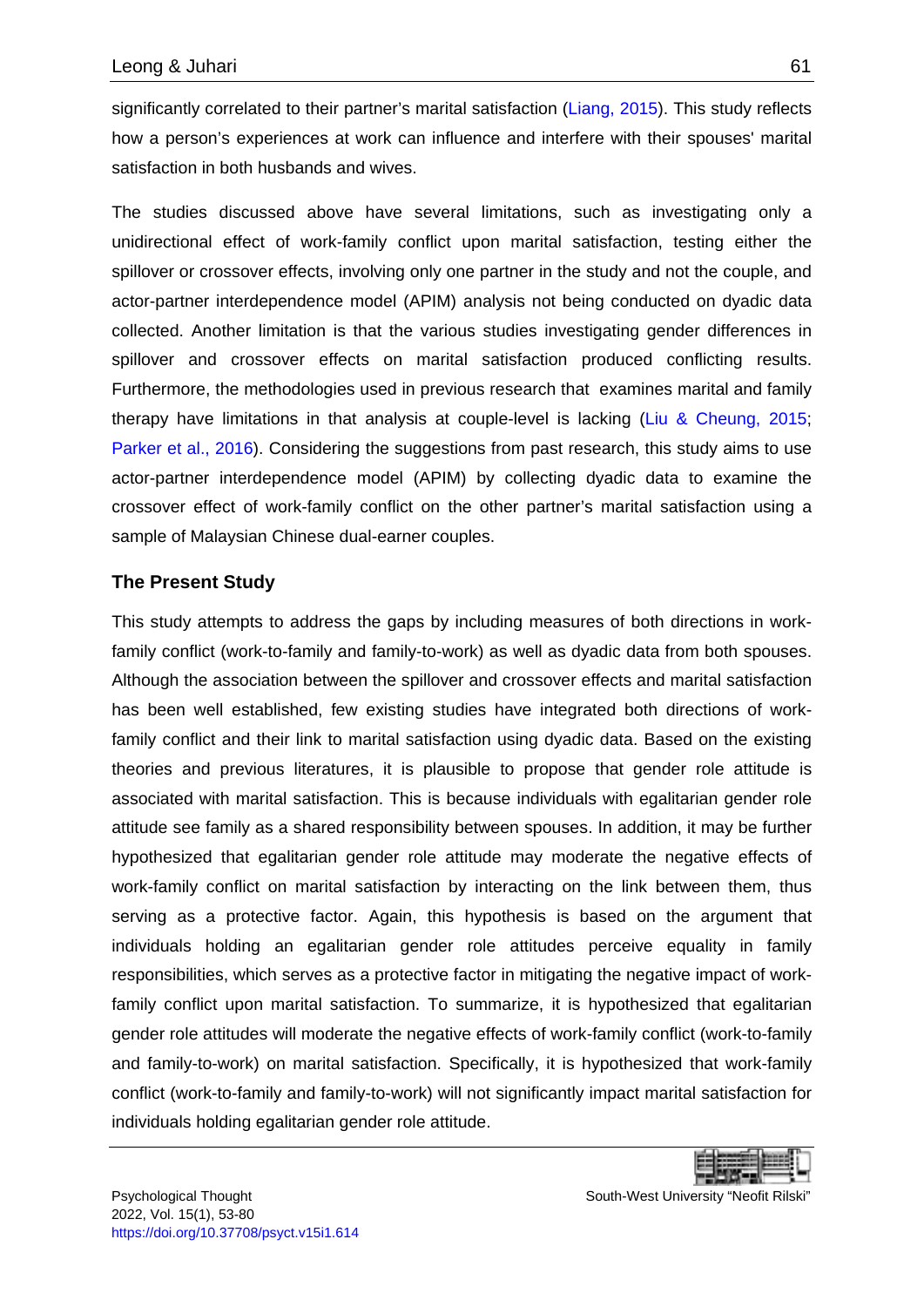Hypotheses

1. Egalitarian gender role attitude moderates the association between work-family conflict (work-to-family and family-to-work) and marital satisfaction. (*Hypothesis 1*)

2. Spillover effect: There is an actor effect of work-family conflict (work-to-family and family-to-work) on marital satisfaction for both husbands and wives. (*Hypothesis 2*)

3. Crossover effect:

a. There is a partner effect of husbands' work-to-family (WTF) and family-to-work (FTW) conflict on wives' marital satisfaction. (*Hypothesis 3a*)

b. There is a partner effect of wives' work-to-family (WTF) and family-to-work (FTW) conflict on husbands' marital satisfaction. (*Hypothesis 3b*)

## **Method**

#### <span id="page-9-0"></span>**Procedure**

To be eligible to participate, couples had to be Malaysian Chinese residing in Kuala Lumpur and Klang Valley, working full-time, in their first marriage, staying in the same house, and participating voluntarily in this study. Couples were recruited using purposive sampling (meaning that participants should fulfilled the inclusion criteria) and snowballing technique (which is to say couples were invited to provide contact number of potential candidates for this study if they know any other candidates who fulfilled the inclusion criteria). Participants were recruited via two different methods; through the researcher's personal contacts and through personal contacts of friends and families. Couples were recruited by recruiting one spouse first, and then the other. Couples who were willing to take part in the study were given two sets of consent forms and surveys to be completed at home as a paper-pencil survey. The researcher followed up with the couples after two weeks in order to collect the completed survey package. Participants were told to sign the consent form and to complete the survey independently without any discussion with their spouses. No remunerations were offered to the couples. On average, couples spent 30 minutes to complete the questionnaires. A total of 150 couples completed the surveys, 135 couples returned completed questionnaires from both spouses. Surveys from one couple were excluded from data analysis because there was a significant amount of missing data in the responses. The final sample size was 134 couples (268 individuals).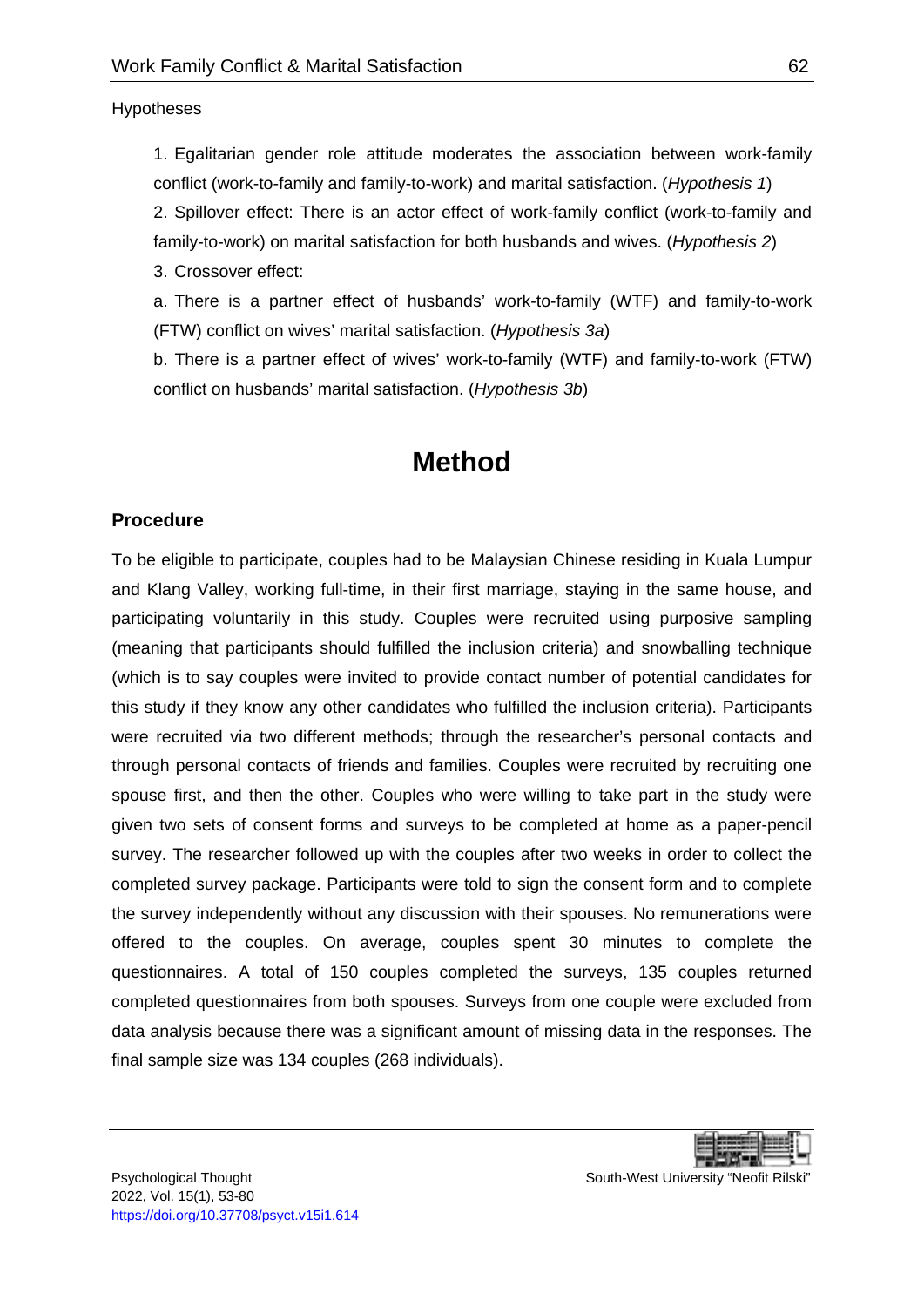#### **Participants**

The sample in this study aged from 27 to 63 years and the mean age for husbands was 46.33 (*SD* = 7.9) and the mean age for wives was 43.53 (*SD* = 7.1). Compared to past studies (e.g. [Liang, 2015;](#page-24-9) [Sandberg et al., 2012\)](#page-26-10), the sample is older and husbands are older than their spouses generally. The mean years of marriage was 14.2 years. More than half (58.82%) of the husbands and wives (68.33%) hold diploma and above qualifications. The majority (90.70%) of the sample had at least one child. In terms of occupation, husbands are mostly working as professionals (24.17%) and in the services and sales industry (23.33%). On the other hand, wives in this sample are mostly working as clerical support staff (39.17%) and professionals (30.00%). On average, wives (*M* = RM5185.23) earn less than husbands ( $M = RM7016.86$ ). Two-thirds of the wives are earning less than RM5000.00 per month (75.23%) while 53.98% of husbands earn more than RM5000.00 per month.

In the latest 2019 Household Income and Basic Amenities Survey Report, Malaysians are grouped into three different groups based on their monthly household income on a continuum of 100%; the B40 refers to the group of families who earn the least among the population; then, the M40 refers to the families with monthly household income in the middle 40%, while T20 refers to the top 20% of the population with the highest monthly household income. The income thresholds for B40 was RM4849.00 and below; the M40's income threshold was between RM4850.00 to RM10959.00; and the T20's earn more than RM10960.00 per month. In terms of the percentage, 36.45% of families in Malaysia fall into the T20 category, 52.34% of the families are categorized as M40, and only 11.21 % of the families fall into the B40 category [\(DOSM, 2020\)](#page-22-8). The monthly household income of the sample is categorized accordingly to reflect the household income survey categories. Based on the education level and average household income, it is concluded that the sample is make up of educated, middle- and upper-class Malaysian Chinese.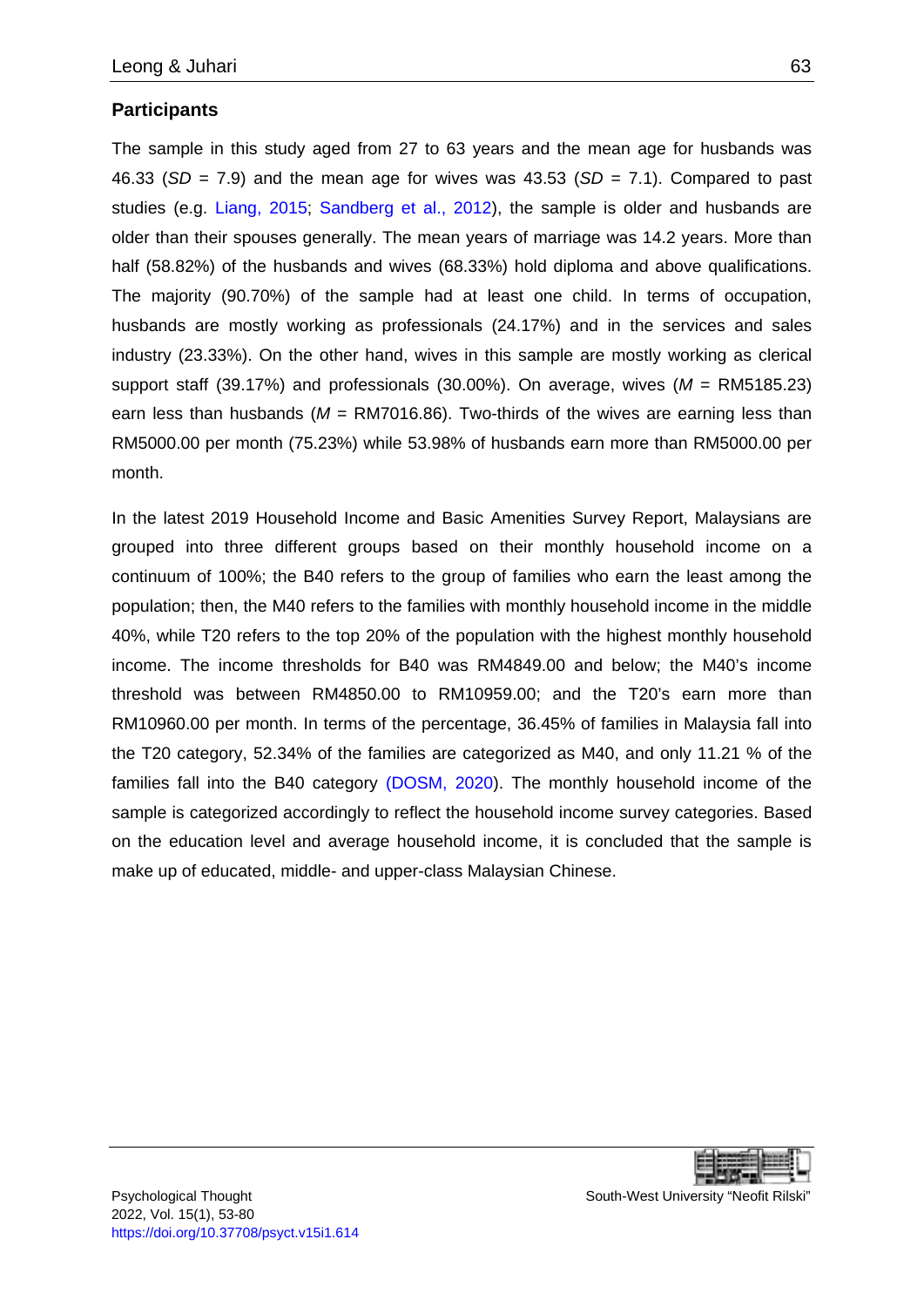#### Table 1.

*Characteristics of the sample*

| Characteristics                       | Husbands: $n\ll 0$ | Wives: $n\%$ ) |
|---------------------------------------|--------------------|----------------|
| Age (in years)                        |                    |                |
| $20 - 29$                             | 2(1.55)            | 2(1.50)        |
| $30 - 39$                             | 26 (20.16)         | 33 (24.81)     |
| $40 - 49$                             | 50 (38.76)         | 70 (52.63)     |
| $50 - 59$                             | 45 (34.88)         | 26 (19.55)     |
| $60 - 69$                             | 6(4.65)            | 2(1.50)        |
| Not reported                          | 5                  |                |
| <b>Education level</b>                |                    |                |
| Postgraduate                          | 11 (9.24)          | 9(7.50)        |
| Undergraduate                         | 44 (36.97)         | 55 (45.83)     |
| Diploma                               | 15 (12.61)         | 18 (15.00)     |
| High school or below                  | 49 (41.18)         | 38 (31.67)     |
| Not reported                          | 15                 | 14             |
| Occupation                            |                    |                |
| <b>Clerical Support</b>               | 9(7.50)            | 47 (39.17)     |
| Services and sales                    | 28 (23.33)         | 22 (18.33)     |
| Technicians & associate professionals | 16 (13.33)         | 2(1.67)        |
| Managerial                            | 19 (15.83)         | 7(5.83)        |
| Professionals                         | 29 (24.17)         | 36 (30.00)     |
| Self-employed                         | 19 (15.83)         | 6(5.00)        |
| Not reported                          | 14                 | 14             |
| Individual monthly income (RM)        |                    |                |
| < 5000.00                             | 52 (46.02)         | 82 (75.23)     |
| $5001.00 - 10,000.00$                 | 54 (47.79)         | 23 (21.10)     |
| >10,001.00                            | 7(6.19)            | 4(3.67)        |
| Not reported                          | 21                 | 25             |
| Monthly household income (RM)         |                    |                |
| < 5000.00                             | 12 (11.21)         |                |
| $5001.00 - 11,000.00$                 | 56 (52.34)         |                |
| >11,001.00                            | 39 (36.45)         |                |
| Not reported                          | 27                 |                |
| (*including couples where only one    |                    |                |
| spouse reported individual income)    |                    |                |
| Number of children                    |                    |                |
| $\boldsymbol{0}$                      | 12 (9.30)          |                |
| 1                                     | 24 (18.60)         |                |
| $\overline{2}$                        | 45 (34.88)         |                |
| 3                                     | 39 (30.23)         |                |
| 4                                     | 9(6.98)            |                |
| Not reported                          | 5                  |                |
| Marriage duration (in years)          |                    |                |
| $1 - 9$                               | 29 (22.31)         |                |
| $10 - 19$                             | 49 (37.69)         |                |
| $20 - 29$                             | 48 (36.92)         |                |
| $30 - 39$                             | 4(3.08)            |                |
| Not reported                          | 4                  |                |

\*RM = Ringgit Malaysia

厓 в

Psychological Thought New South-West University "Neofit Rilski" 2022, Vol. 15(1), 53-80 <https://doi.org/10.37708/psyct.v15i1.614>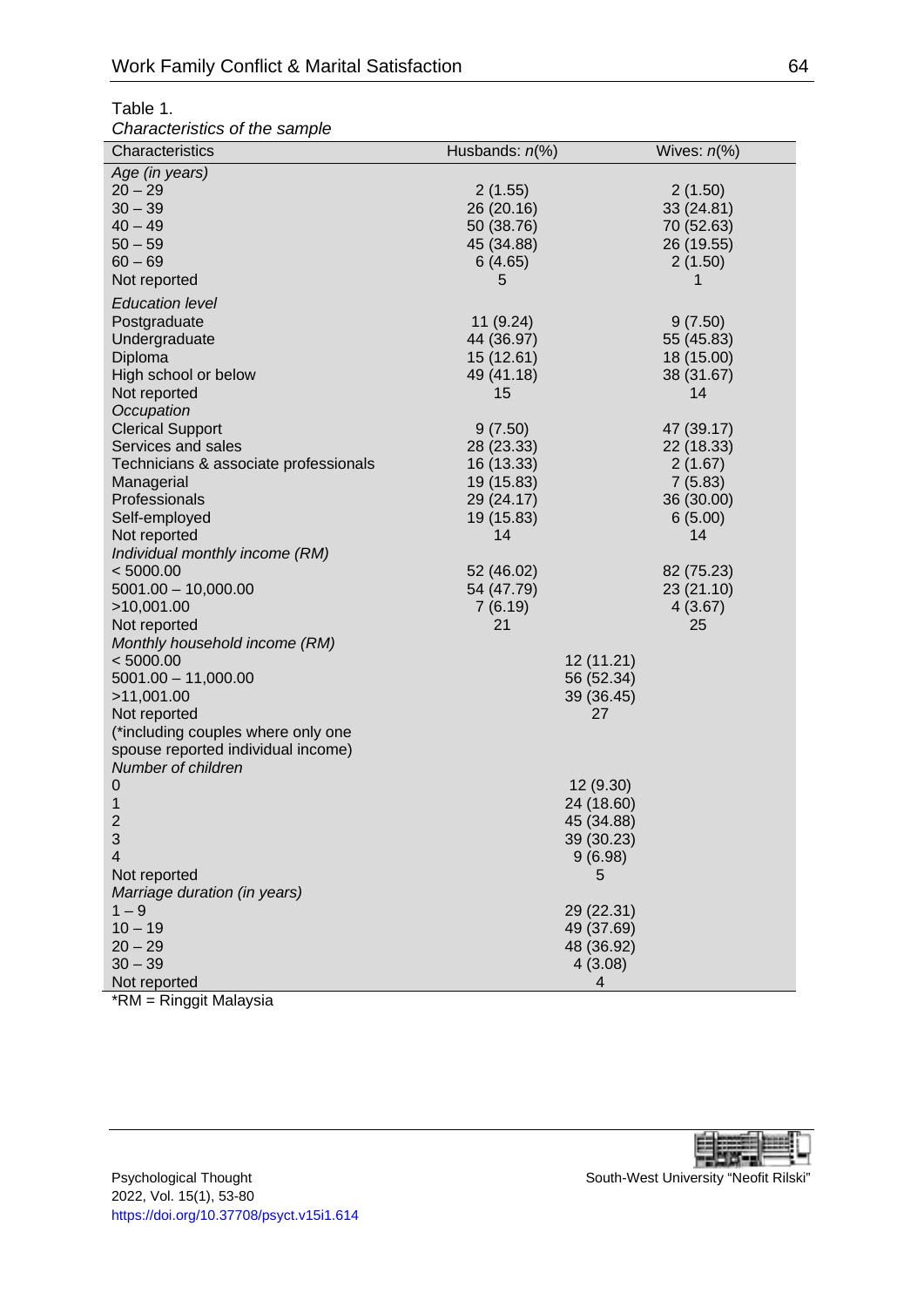#### **Measures**

*Gender role attitude.* Gender role attitude was assessed using a one item question as used in [Bernhardt and Goldscheider's \(2006\)](#page-21-7) study. This question was also adopted in [Olah and](#page-25-6)  [Gahler's \(2014\)](#page-25-6) study. The question, "what do you think would be the best arrangement for a family with preschool children?" was used. The four alternatives are either, "only the man works, and the woman takes main responsibility for home and children" or, "both work, but the woman works part-time and takes the main responsibility for home and children" or, "both work, but the man works part-time and takes the main responsibility for home and children" or, "both parents work roughly the same hours and share the responsibility for home and children equally". Participants who answered the first two options were categorized as holding "traditional" gender role attitudes while participants who answered the third and fourth option were categorized as holding "egalitarian" gender role attitudes. Thus, gender role attitude is a dichotomous variable.

*Work-family conflict***.** Work-family conflict was assessed with the 10-item Work-family and Family-work Conflict Scales [\(Netemeyer et al., 1996\)](#page-24-10) with two subscales measuring work-tofamily and family-to-work conflicts (5-item in each subscale). Participants were asked to think about how the demands and time from work affected their family life and vice-versa. A 7-point Likert scale (where 1 = *strongly disagree* and 7 = *strongly agree*) was used to indicated how much the participants agreed or disagreed with statements such as, "Things I want to do at home do not get done because of the demands my job puts on me" for the work-to-family conflict subscale and "I have to put off doing things at work because of demands on my time at home" for the family-to-work conflict subscale. This scale has been found highly reliable in past research. Similarly, this scale also showed high reliability in the current study ( $\alpha$  = .910 for husband's work-to-family conflict subscale [5-item],  $\alpha$  = .917 for wife's work-to-family conflict subscale [5-item],  $\alpha$  = .898 for husband's family-to-work conflict subscale [5-item], and  $\alpha$  = .918 for wife's family-to-work conflict subscale [5-item]).

*Marital satisfaction.* Marital satisfaction was assessed using the Quality Marriage Index (QMI; [Norton, 1983\)](#page-25-9), which measures a person's global evaluation of their marriage. This scale consists of six items and participants were required to rate evaluative item such as "My relationship with my partner makes me happy". The first five items were rated on a 7-point Likert scale from 1 (*I do not agree at all*) to 7 (*perfect*). The last item required participants to rate their degree of happiness in their marriage from 1 (*very unhappy*) to 10 (*totally perfect*). A high score indicates a high level of marital satisfaction and happiness while a low score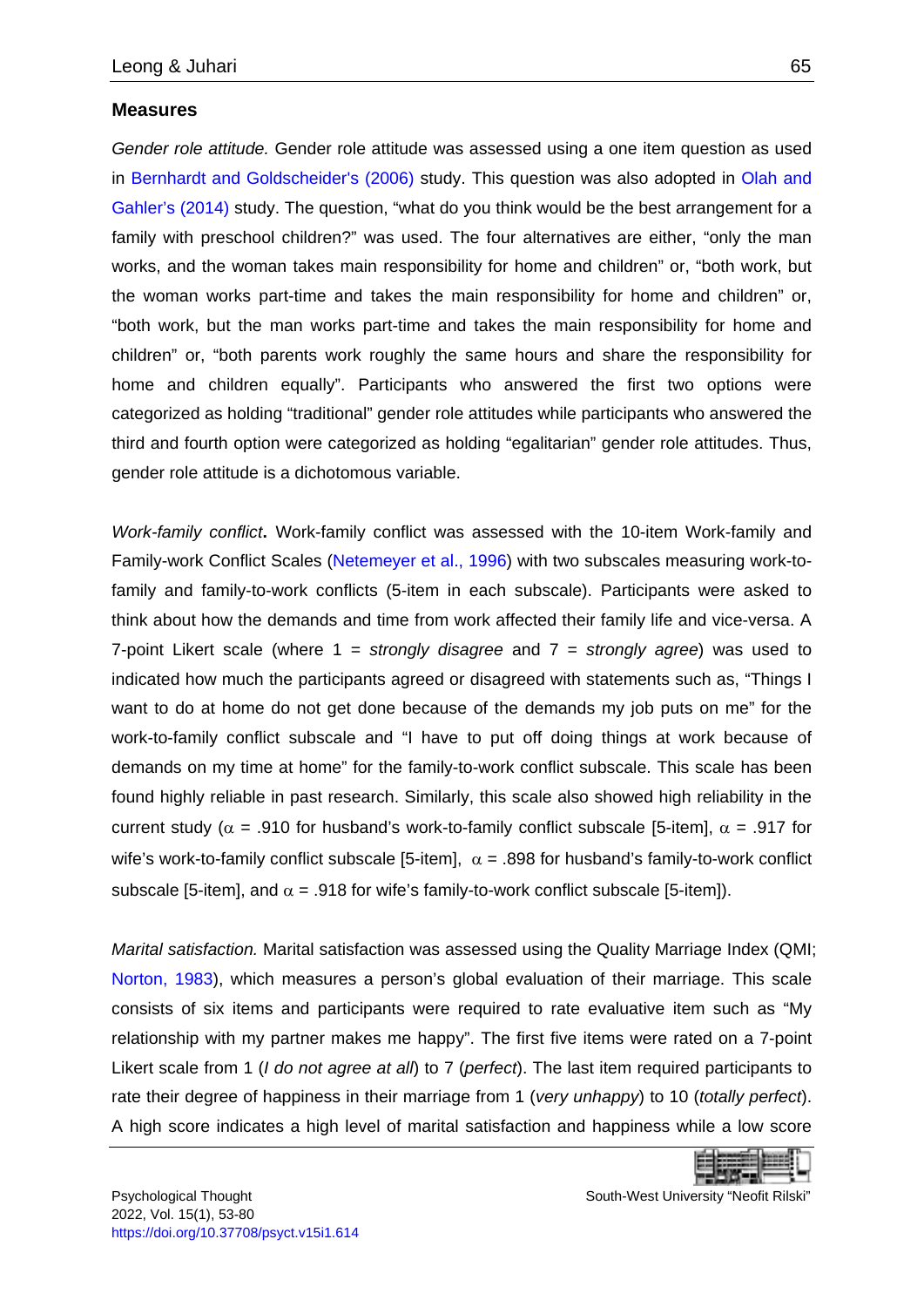represents a low level of marital satisfaction and a low sense of happiness in the marriage. This scale has been found to be highly reliable for husbands and wives ( $\alpha$  = 93 [6-item] and  $\alpha$  = .96 [6-item] respectively; [Dennison et al., 2014\)](#page-21-8) in past research, as did the current study ( $\alpha$  = .969 for husbands [6-item] and  $\alpha$  = .965 for wives [6-item]).

#### **Analyses**

The moderating effect of egalitarian gender role attitudes in the association between workfamily conflict (work-to-family and family-to-work) and marital satisfaction was analysed using the Process Macro (version 3.5) [\(Hayes, 2018\)](#page-23-8). The APIM was used to analyse the dyadic data with partial least squares in SmartPLS Version 3.0 software.

## **Results**

#### <span id="page-13-0"></span>**Moderating effect of Egalitarian Gender Role Attitude**

Among husbands, 94 (70.1%) reported holding egalitarian gender role attitude, 37 (27.6%) reported holding traditional gender role attitude, and three did not report their gender role attitudes (2.2%). As for wives, 106 (79.1%) reported holding egalitarian gender role attitude and 27 (20.1%) reported holding traditional gender role attitude. One of the participants among wives did not report her gender role attitude (0.7%). To test the hypothesis that egalitarian gender role attitude moderates the relationship between work-family conflict (work-to-family and family-to-work) and marital satisfaction, moderation analysis was conducted. The first moderation analysis was conducted between work-to-family conflict and marital satisfaction where  $F$  (3, 264) = 5.528,  $p = .001$ ,  $R^2 = .059$ . Work-to-family (WTF) conflict is a significant predictor of marital satisfaction where, *b* = -.227, 95% CI [-.361, -.094],  $t$  (3, 264) =  $-3.357$ ,  $p = .001$ . As work-to-family conflict increases by one unit, marital satisfaction decreases by .227 units. However, the moderation of egalitarian gender role attitude is not significantly predicting marital satisfaction where  $b = -0.033$ , 95% CI [ $-292$ ,  $-$ .226],  $t$  (3, 264) =  $-248$ ,  $p = .804$ . Furthermore, the interaction term of egalitarian gender role attitude and work-to-family conflict was not significant as well where *ΔR²* = .000, *F* (1, 264) = .062, *p* = .804. Similarly, no significant moderation effect of egalitarian gender role attitude was found between family-to-work conflict and marital satisfaction. The model was significant where *F* (3, 264) = 5.834, *p* = .001, *R²* = .062. Family-to-work (FTW) conflict is a significant predictor of marital satisfaction where, *b* = -.297, 95% CI [-.469, -.125], *t* (3, 264) = -3.395,  $p = .001$ . As family-to-work conflict increases by one unit, marital satisfaction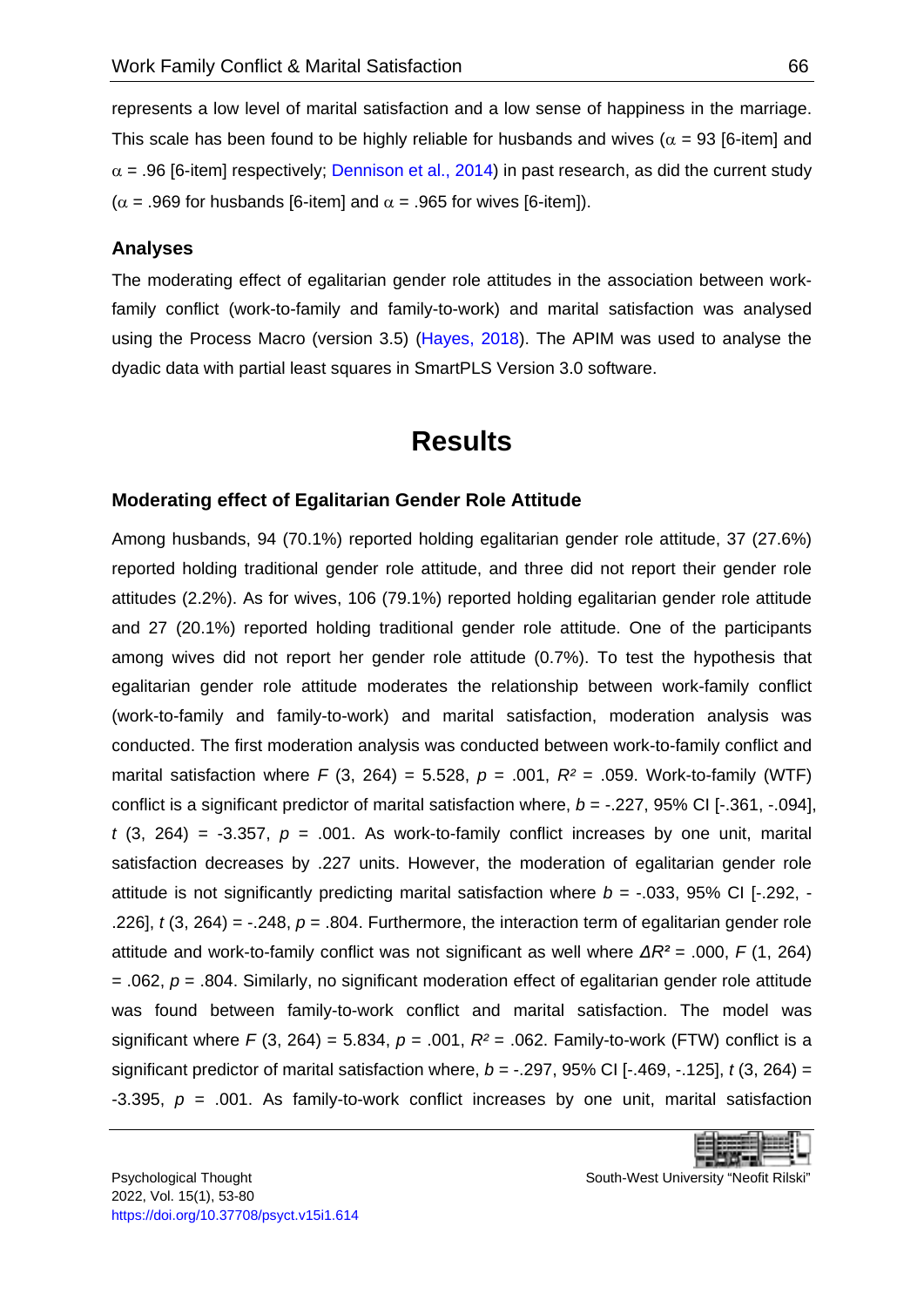decreases by .297 units. However, the moderation of egalitarian gender role attitude is not significantly predicting marital satisfaction where  $b = -0.014$ , 95% CI [ $-0.317$ , .290], *t* (3, 264) = -.088, *p* = .930. Again, the interaction term of egalitarian gender role attitude and work-tofamily conflict was not significant, *ΔR²* = .000, *F* (1, 264) = .007, *p* = .930. Thus, it was concluded that *Hypothesis 1* is not supported; egalitarian gender role attitude does not moderate the relationship between work-family conflict (work-to-family and family-to-work) and marital satisfaction.

#### **Actor-Partner Interdependence Modeling (APIM)**

The measurement model was established after verifying the variables' (work-family conflict and marital satisfaction) Cronbach Alpha and composite reliability (CR) for internal consistency, and average variance extracted (AVE) for convergent validity [\(Hair et al., 2016\)](#page-23-9). Table 2 displayed the scale properties of the variables. The acceptable level for Cronbach Alpha is more than 0.8, CR of more than 0.8 and AVE of more than 0.5 [\(Hair et al., 2016\)](#page-23-9). Based on the results, the internal consistency and convergent validity values were acceptable and the measurement model was established.

### Table 2. *Scale Properties and Descriptive Statistics for Husband (H) and Wife (W)*

| Variables                   | Cronbach<br>alpha $(\alpha)$ | C <sub>R</sub> | <b>AVE</b> | Mean  | Standard<br>Deviation<br>(SD) |
|-----------------------------|------------------------------|----------------|------------|-------|-------------------------------|
| Work-to-family conflict (H) | 0.910                        | 0.932          | 0.733      | 17.40 | 7.48                          |
| Family-to-work conflict (H) | 0.898                        | 0.920          | 0.697      | 13.91 | 5.93                          |
| Marital satisfaction (H)    | 0.969                        | 0.975          | 0.867      | 34.03 | 7.24                          |
| Work-to-family conflict (W) | 0.917                        | 0.937          | 0.748      | 17.50 | 7.41                          |
| Family-to-work conflict (W) | 0.918                        | 0.938          | 0.752      | 13.94 | 6.05                          |
| Marital satisfaction (W)    | 0.965                        | 0.972          | 0.853      | 32.56 | 6.78                          |

CR = composite reliability

AVE = average variance extracted

In addition, the discriminant validity according to the [Fornell and Larcker \(1981\)](#page-22-9) was also established where the AVE was greater than the squared of correlation coefficients between the variables (Table 3). Results showed that the discriminant validity was accepted for all variables.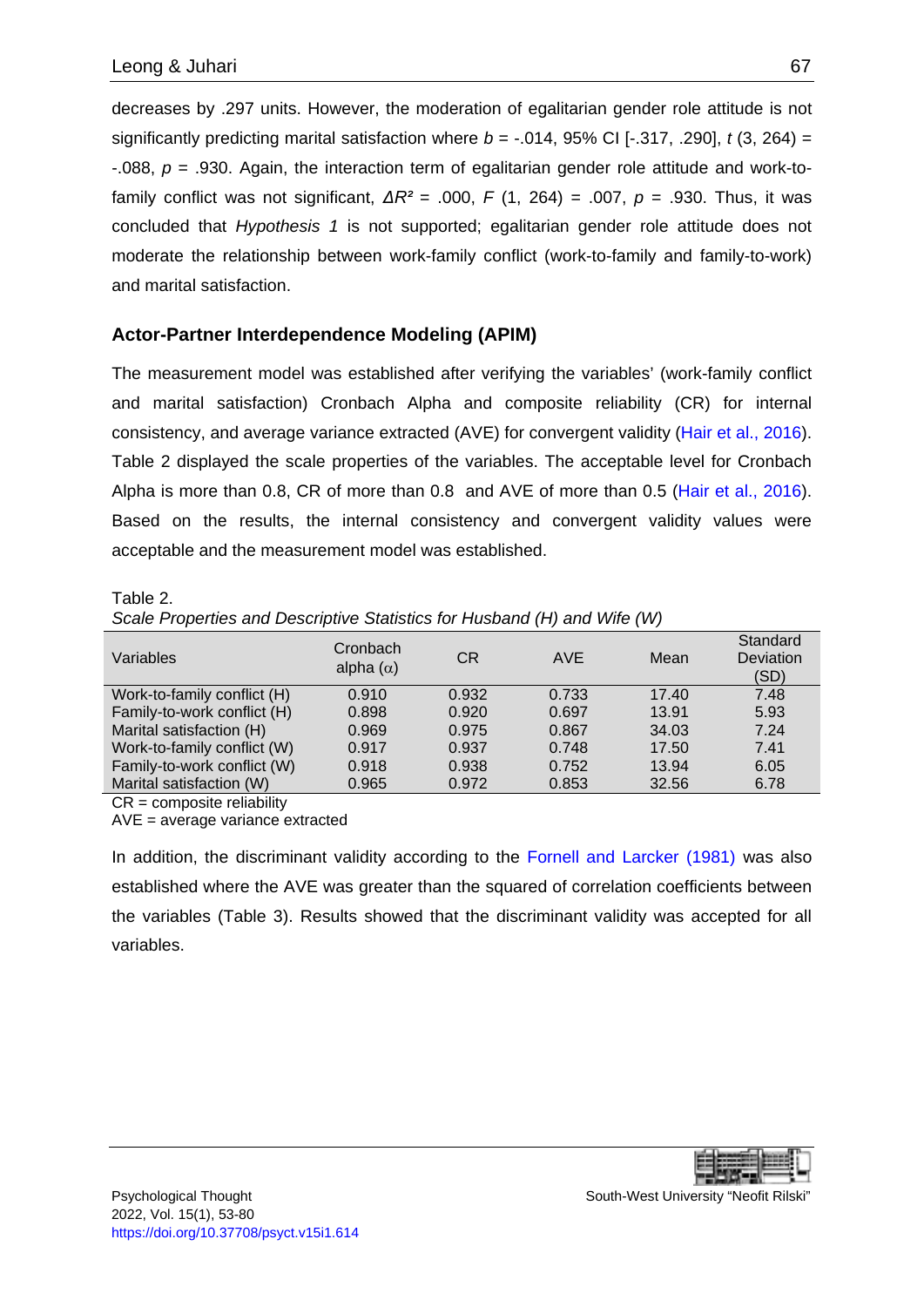| Discriminant validity of the variables |          |          |          |          |          |       |
|----------------------------------------|----------|----------|----------|----------|----------|-------|
| Variables                              |          |          | 3        |          |          |       |
| 1. Work-to-family conflict (H)         | 0.856    |          |          |          |          |       |
| 2. Family-to-work conflict (H)         | 0.604    | 0.835    |          |          |          |       |
| 3. Marital satisfaction (H)            | $-0.288$ | $-0.247$ | 0.931    |          |          |       |
| 4. Work-to-family conflict (W)         | 0.494    | 0.322    | $-0.146$ | 0.865    |          |       |
| 5. Family-to-work conflict (W)         | 0.360    | 0.535    | $-0.129$ | 0.530    | 0.867    |       |
| 6. Marital satisfaction (W)            | $-0.244$ | $-0.212$ | 0.732    | $-0.219$ | $-0.290$ | 0.924 |

#### Table 3. *Discriminant Validity of the Variables*

The diagonals represent the discriminant validity

Table 1 and 4 showed the descriptive statistics and correlations between the studied variables. Correlation analysis showed a significant correlation between work-to-family and family-to-work conflicts on marital satisfaction for both husbands and wives. However, no significant correlations between wives' work-to-family and family-to-work conflicts on husbands' marital satisfaction were found. On the other hand, husbands' work-to-family and family-to-work conflicts are significantly correlated to wives' marital satisfaction.

Table 4.

*Correlations between Work-Family Conflict (work-to-family & family-to-work) and Marital Satisfaction among Husband (H) and Wife (W) (N = 134 couples)*

| Variables                      |               | 2             | 3             |               | 5             | 6 |
|--------------------------------|---------------|---------------|---------------|---------------|---------------|---|
| 1. Work-to-family conflict (H) |               |               |               |               |               |   |
| 2. Family-to-work conflict (H) | $.607**$      |               |               |               |               |   |
|                                | $(p=.000)$    |               |               |               |               |   |
| 3. Marital satisfaction (H)    | $-0.265**$    | $-212**$      |               |               |               |   |
|                                | $(p=.001)$    | $(p = 0.007)$ |               |               |               |   |
| 4. Work-to-family conflict (W) | $.489**$      | $.319**$      | $-136$        |               |               |   |
|                                | $(p=.000)$    | $(p=.000)$    | $(p=.059)$    |               |               |   |
| 5. Family-to-work conflict (W) | $.363**$      | $.526**$      | $-115$        | $.537**$      |               |   |
|                                | $(p=.000)$    | $(p = .000)$  | $(p = 0.092)$ | $(p = 0.000)$ |               |   |
| 6. Marital Satisfaction (W)    | $-224**$      | $-164*$       | $.730**$      | $-.207**$     | $-277**$      |   |
|                                | $(p = 0.005)$ | $(p=.029)$    | $(p = 000)$   | $(p = 008)$   | $(p = 0.001)$ |   |

\**p* < .05, \*\**p* < .01

Subsequently, the structural model established is used to analyse the significance of the path coefficients through bootstrapping for actor and partner effects. The bootstrapping subsampling was set at 5000 [\(Hair et al., 2016\)](#page-23-9) and the results of the basic APIM are presented in Table 5. For actor effect, husbands who experienced higher work-to-family conflict were less satisfied with their marriage ( $b = -0.215$ ,  $p = 0.023$ ). After adjusting for partner effects, husbands' marital satisfaction decrease by .215 with each 1-point increase in workto-family conflict. However, wives' actor effect of work-to-family conflict on marital satisfaction was not significant. On the other hand, wives who experienced higher family-towork conflict were less satisfied with their marriage ( $b = -0.227$ ,  $p = 0.024$ ). In other words, after adjusting for partner effect, wives' marital satisfaction decrease by .227 with each 1-point increase in family-to-work conflict. Unlike work-to-family conflict, the actor effect of family-to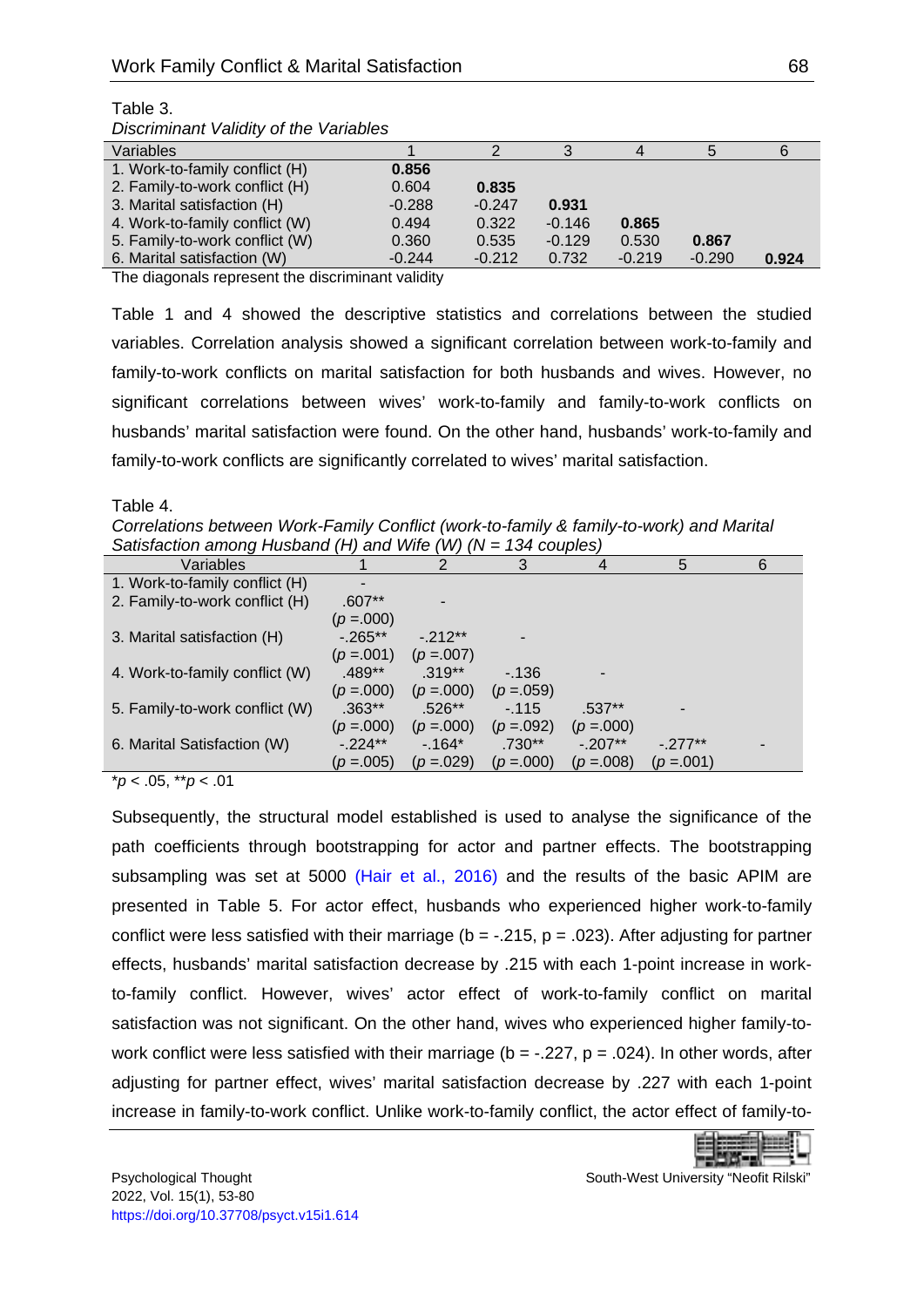work conflict on marital satisfaction was not significant for husbands. No partner effects were found significant.

| Table 5. |  |
|----------|--|
|          |  |

*Results of the Bootstrap Algorithm for Path Significance Testing*

| Relationship                                                          | Path        | (SE)  | $\mathfrak{t}$ | p        | <b>Biased corrected</b><br>accelerated confidence<br>interval (one-tailed) |          |
|-----------------------------------------------------------------------|-------------|-------|----------------|----------|----------------------------------------------------------------------------|----------|
|                                                                       | coefficient |       |                |          | 5%                                                                         | 95%      |
|                                                                       |             |       |                |          | (LLCI)                                                                     | (ULCI)   |
| <b>Actor Effect</b>                                                   |             |       |                |          |                                                                            |          |
| Work-to-family conflict (H) $\rightarrow$<br>Marital satisfaction (H) | $-0.215$    | 0.108 | 1.989          | $0.023*$ | $-0.378$                                                                   | $-0.025$ |
| Family-to-work conflict (H) $\rightarrow$<br>Marital satisfaction (H) | $-0.124$    | 0.112 | 1.106          | 0.134    | $-0.327$                                                                   | 0.030    |
| Work-to-family conflict (W) $\rightarrow$<br>Marital satisfaction (W) | $-0.025$    | 0.105 | 0.237          | 0.406    | $-0.217$                                                                   | 0.117    |
| Family-to-work conflict (W) $\rightarrow$<br>Marital satisfaction (W) | $-0.227$    | 0.114 | 1.984          | $0.024*$ | $-0.400$                                                                   | $-0.025$ |
| <b>Partner Effect</b>                                                 |             |       |                |          |                                                                            |          |
| Work-to-family conflict (H) $\rightarrow$<br>Marital satisfaction (W) | $-0.158$    | 0.107 | 1.470          | 0.071    | $-0.330$                                                                   | 0.025    |
| Family-to-work conflict (H) $\rightarrow$<br>Marital satisfaction (W) | 0.012       | 0.110 | 0.113          | 0.455    | $-0.184$                                                                   | 0.168    |
| Work-to-family conflict (W) $\rightarrow$<br>Marital satisfaction (H) | $-0.010$    | 0.113 | 0.090          | 0.464    | $-0.213$                                                                   | 0.157    |
| Family-to-work conflict (W) $\rightarrow$<br>Marital satisfaction (H) | 0.020       | 0.129 | 0.157          | 0.438    | $-0.182$                                                                   | 0.239    |

<span id="page-16-0"></span>\**p* < .05, SE - Standard error

## **Discussion**

The findings highlighted many critical facets of the relationships between the variables being addressed in the study. The moderating effect of egalitarian gender role attitude on workfamily conflict and marital satisfaction is not significant. This implies that egalitarian gender role attitude did not buffer the negative impact of work-family conflict on marital satisfaction among the participants. A possible explanation from the finding is egalitarian gender role attitudes do not necessarily translate into behaviours as [Blaisure and Allen \(1995\)](#page-21-9) found that an ideology of marital equality does not necessarily translate into practice of marital equality. Along these lines, [Olah and Gahler \(2014\)](#page-25-6) found that some individuals may hold egalitarian gender role attitudes but do not share the household responsibilities. Even when wives are holding full time paid jobs, they still need to struggle with their family responsibilities, this is consistent with findings from [Oshio et al. \(2013\).](#page-25-5) Additionally, as much as Malaysian women enjoy more freedom, they remained heavily burdened with household chores and reproductive roles [\(Hirschman, 2016\)](#page-23-10). Women are still largely responsible for household chores despite being employed and contributing financially to the family [\(Noor, 2006;](#page-25-10) [Oshio](#page-25-5)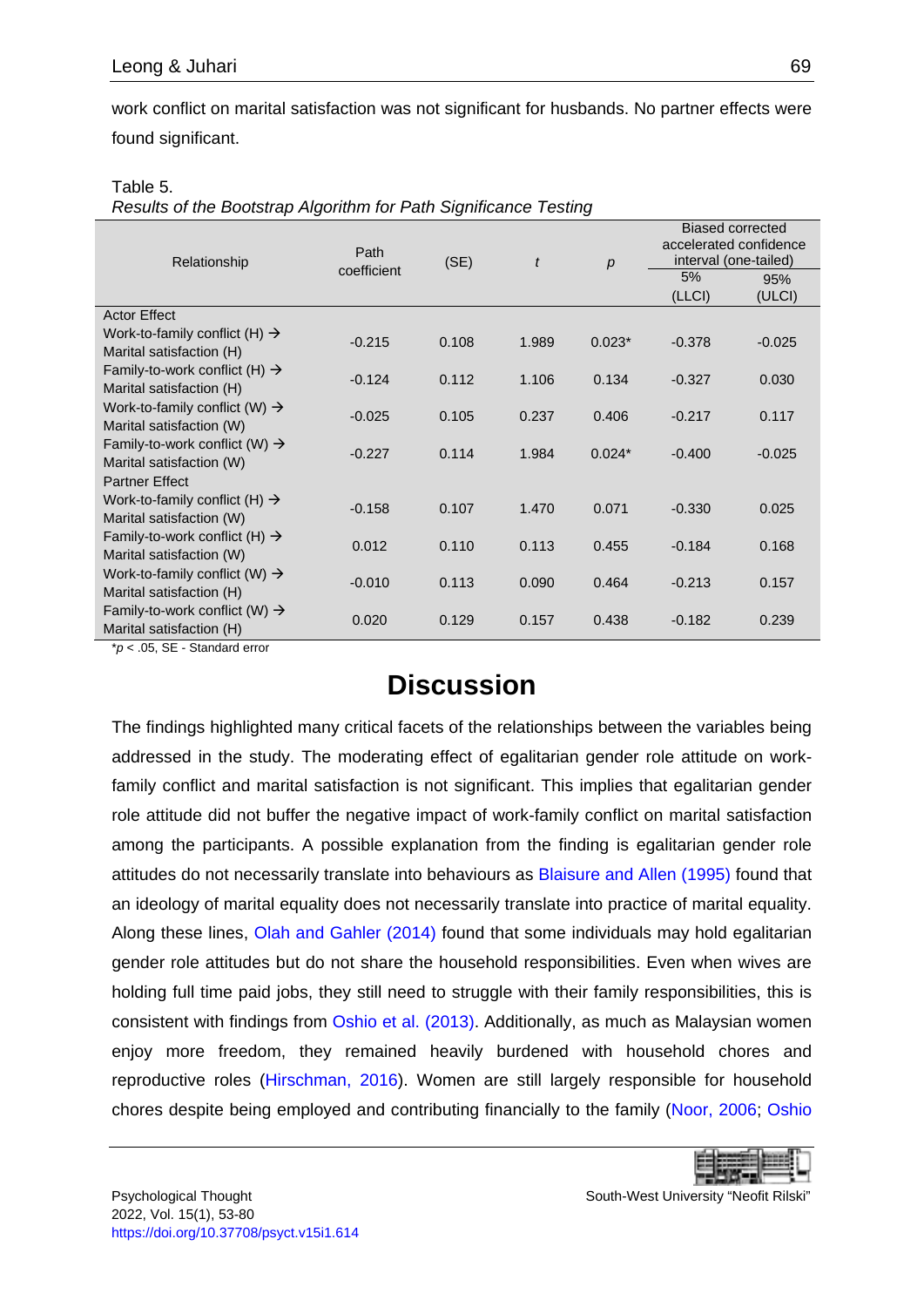et al., 2013). Future studies may include number of hours spent in household chores in order to measure the consistency between attitudes and behaviours and how it contributes to the level of marital satisfaction.

The hypotheses were partially supported for the actor effects. Results from the APIM showed significant actor effect of work-to-family conflict on marital satisfaction for husbands but not for wives. As for the family-to-work conflict, there was a significant actor effect on wives' marital satisfaction but not for husbands. Hypothesis 2 is partially supported. The contrary actor effects of husbands and wives of work-family conflict on marital satisfaction entail interesting discussion. Past studies suggested work domain boundary is more permeable than the family domain boundary for women (i.e. women are more likely to allow family responsibilities matters to seep into their work domain) while the family domain boundary is more permeable for men (i.e. men are more likely to allow work responsibilities to seep into their family domain) [\(Pleck, 1977\)](#page-25-7). However, other studies reported no gender differences with regard to the permeability of work and family boundaries although family boundaries are generally more permeable as compared to work boundaries (Eagle et al., [1997;](#page-22-10) [Frone et al., 1992\)](#page-22-7). In this study, consistent findings were found in the gender differences on the permeability of work and family boundaries where the family domain was more permeable for husbands while the work domain was more permeable for wives. Despite the permeability of the domains were consistent with [Pleck's \(1977\)](#page-25-7) suggestion, but the results also suggested that husbands were less satisfied with their marriage when their work interferes with their family and wives were less satisfied with their marriage when their family interferes with their work. It might seem that husbands are prioritizing their family over work more while wives are prioritizing their work over family. This is inconsistent with the traditional-male-breadwinner-family model. As it was proposed that despite the Malaysian society is moving towards a dual breadwinner paradigm [\(Bakar & Abdullah, 2013;](#page-21-6) Zaimah et [al., 2013\)](#page-26-3), but Malaysian Chinese dual-earner couples still hold traditional Confucian values where men are expected to provide for the family while women are expected to take care of the family [\(Ng et al., 2009;](#page-24-2) [Noor, 1999\)](#page-25-3). The findings from this study do not support past studies. These inconsistencies may be explained by a shift in gender role attitudes. The rise of dual-earner families in Malaysia contributed to the emergence of changes in gender roles, marital conflict, and family financial decisions [\(Zaimah et al., 2013\)](#page-26-3). The changes are likely consistent with the general trend happening in East Asia. [Boehnke \(2011\)](#page-21-10) reported that developed countries including countries in East Asia such as Japan among Organisation for Economic Co-operation and Development (OECD) countries have shown a shift towards

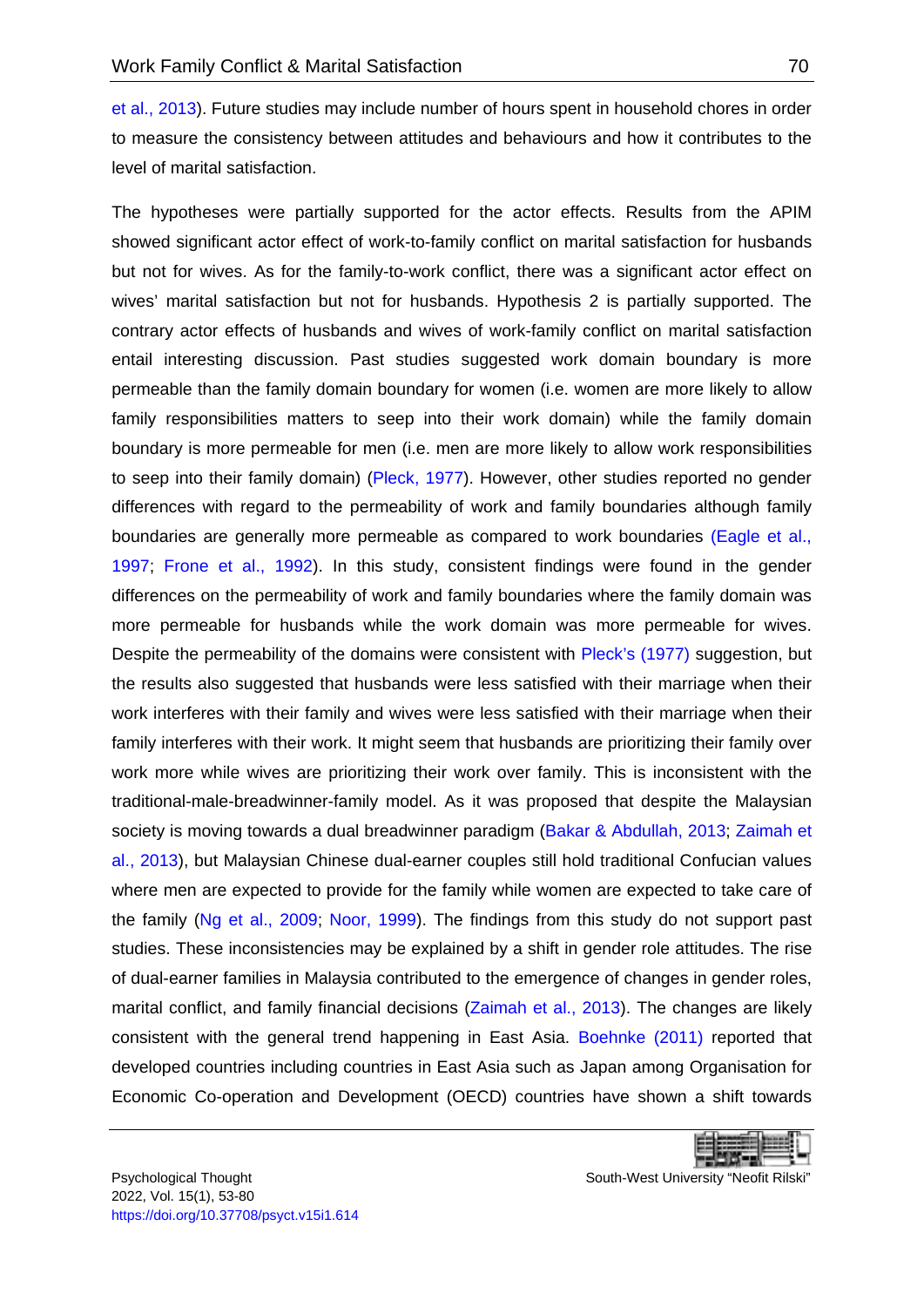more egalitarian gender role attitude over the past 50 years. This supported the notion of gender role attitudes shift across time [\(King & King, 1985\)](#page-23-11). Thus, it is plausible to suggest that Malaysian Chinese are shifting towards a more egalitarian gender role attitude based on the findings. These findings also supported the notion where a new work-family role system with different boundaries between the work and family domain [\(Pleck, 1977\)](#page-25-7) where family needs are prioritized is required in order to manage the increased equality in the sharing of work and family roles by women and men.

In terms of the spillover effect, findings were consistent with past studies where the spillover effect of work-family conflict on marital satisfaction was significant [\(Liang, 2015;](#page-24-9) [Liu &](#page-24-7)  [Cheung, 2015;](#page-24-7) [Sandberg et al., 2012\).](#page-26-10) As much as work-to-family conflict is more frequently reported as compared to family-to-work conflict [\(Frone et al., 1992;](#page-22-7) [Hassan et al., 2010\)](#page-23-3), but the negative association for both work-to-family and family-to-work conflict on marital satisfaction remained significant. The crossover effect of work-family conflict on marital satisfaction was not significant. Therefore, hypothesis 3 was not supported. The results were partially consistent with [Liu and Cheung's](#page-24-7) findings where no crossover effect of wives' workfamily conflict on husbands' marital satisfaction was found. However, the husband's work-family conflict was negatively correlated with wives' marital satisfaction [\(Liu & Cheung, 2015\)](#page-24-7). [Liu and Cheung \(2015\)](#page-24-7) justified their findings to women' better ability to compartmentalising their family and work roles where they are able to maintain emotional boundaries. Subsequently, they did not allow their stress to affect their partners' marital satisfaction. In addition, it may also because men are less sensitive to their partner's stressors [\(Liu &](#page-24-7)  Cheung, 2015). Similar findings were found in this study where men also showed a similar pattern. Wives' work-to-family conflict is not negatively correlated to husbands' marital satisfaction; the crossover effect was not significant as well. It could be that both husbands and wives used different coping strategies to cope with the stress at an individual level and tried not to allow their personal stress to affect their spouses.

#### **Limitations and implications**

The cross-sectional design used is unable to display the causal relationship between workfamily conflict and marital satisfaction and the results cannot be generalized to the other samples. The sample in this study was recruited using purposive sampling and snowballing technique which may result in sampling bias. As it is not realistic to recruit the participants for dyadic data via random sampling, future studies may choose stratified sampling and draw careful conclusions based on the sample recruited due to the limitation in generalizability of the findings. Furthermore, the sample of this study's age range is large and the marriage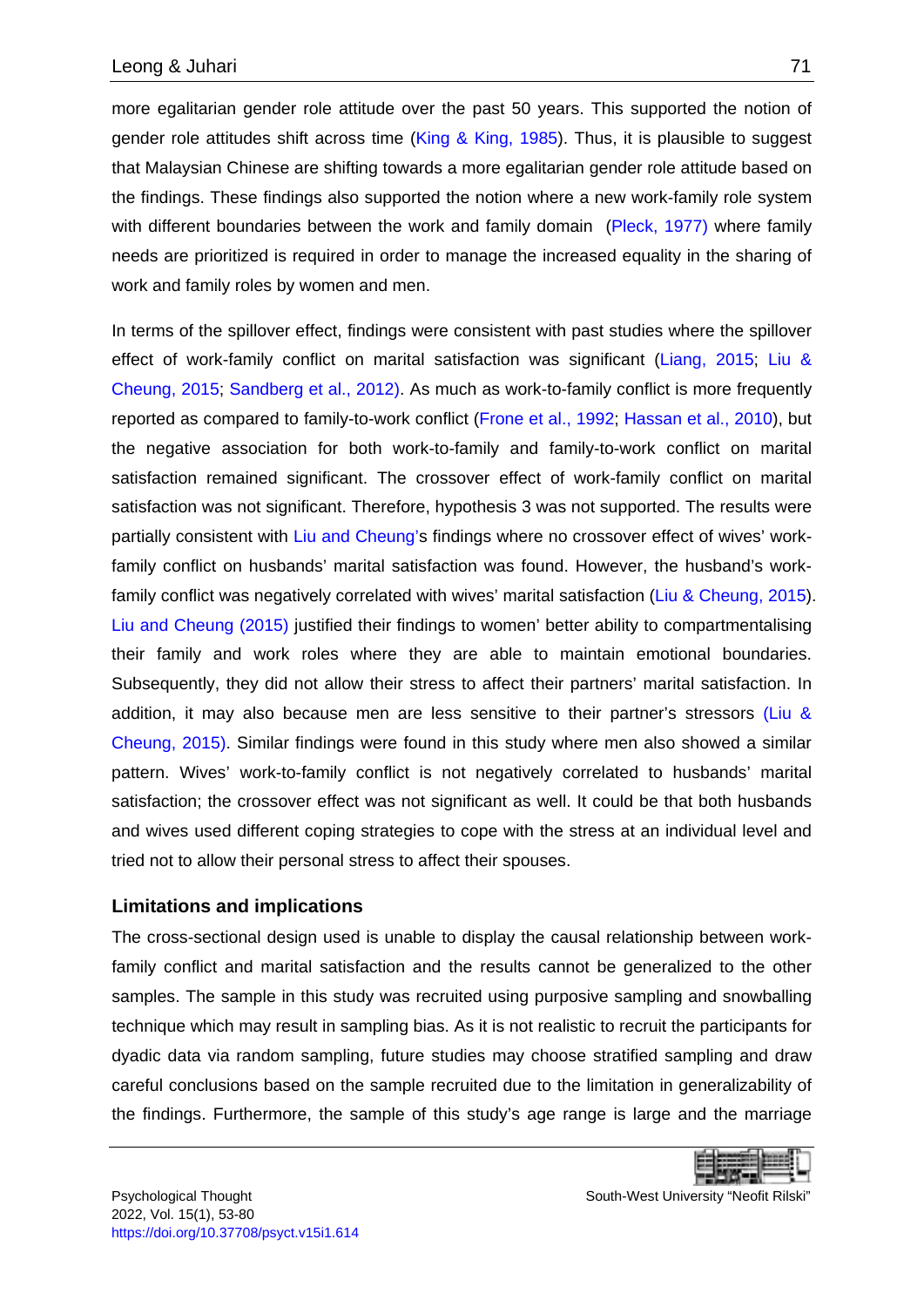length is longer as compared to previous studies. The sample in this study were mainly middle and upper class Malaysian Chinese dual-earner couples with two to three children. For couples completed the questionnaire at home, additional steps should be taken to make sure that husbands and wives completed the questionnaire independently. Future studies may consider having the couples complete the questionnaire in front of the researcher or in a lab rather than providing the option of completing the questionnaire at home. The correlations between variables may be explained by other factors such as the presence of young children at home which increased the demands of the family domain. Furthermore, types of work such as shift work and highly stressful career may have different demands and affect marital satisfaction. Future studies may consider studying specific workgroups and how work-family conflict have an impact on marital satisfaction. Moreover, self-reported data collected in this study are vulnerable to common method variance. However, common method variance was argued to be overestimated [\(Edwards, 2008\)](#page-22-11). Another limitation of this study design is the socially desirable responding which is inevitable in questionnaire studies [\(Paulhus, 2002\)](#page-25-11). Also, the sample size might limit the power to detect possible partner effects of work-family conflict.

Despite the limitations discussed, the present study adds to the literature by using the APIM approach which accommodates non-independence dyadic data and estimates both actor and partner effects simultaneously. The bidirectional effects of work-family conflict (work-tofamily and family-to-work) on marital satisfaction among Malaysian Chinese dual-earner couples were examined in this study. The data partially supported previous findings on the spillover effect of work-family conflict on marital satisfaction at both the actor and partner level. This study also contributed to the work family literature gap of Western focus by examining spillover and crossover effects among Malaysian Chinese dual-earner couples. Future research can further explore these issues by testing possible mediators of this process continuing utilizing dyadic data analysis and to use a longitudinal design to examine the long-term effect of work-family conflict on marital satisfaction.

At larger scale, by understanding the work family interface, mental health practitioners will be able to use the findings from this study in their clinical practice when trying to understanding marital satisfaction and providing family and marriage therapy. This is because a family is a small social unit and it is important to note that family life is not isolated from individuals' work life. Couples might benefit from intervention programs which enhance their skills in prioritizing or adjusting the hierarchy of importance between work and family to mediate the negative impact of work-family conflict on marital satisfaction and to preserve marital stability.

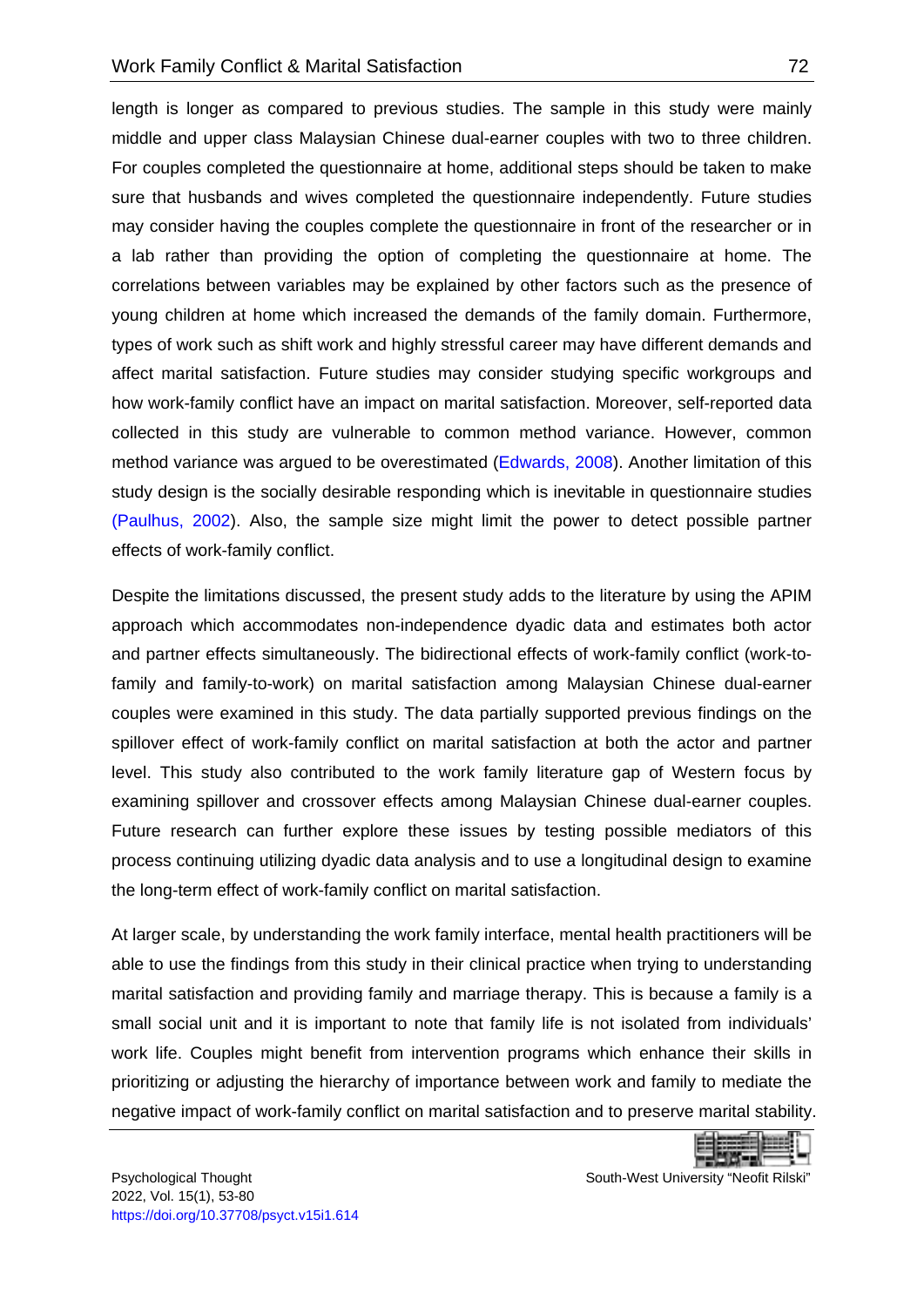The findings from this study can also be used and served as guidelines when companies are developing their policies especially when they are establishing and/or operating their companies in Asian countries. Furthermore, due to globalization, there are more and more multinational companies establishing their companies in Malaysia, therefore, by understanding how the work and family interface is experienced among Malaysian Chinese employees, the information is particularly useful for the management to ensure the company's smooth daily operation by designing and implementing more family-friendly work environment.

#### <span id="page-20-0"></span>**Conclusion**

Overall, the findings highlighted the complex relationship between work-family conflict and marital satisfaction with the actor-partner interdependence model. The issues involved in the work-family conflict are likely to continue with the emerging of dual-earner couples. More research from different cultural backgrounds is needed to provide a clearer picture on the relationship between work-family conflict and marital satisfaction among dual-earner couples.

### **Funding/Financial Support**

The authors have no funding to report

### **Other Support/Acknowledgement**

The authors have no support to report.

### **Competing Interests**

<span id="page-20-1"></span>The authors have declared that no competing interests exist.

## **References**

- <span id="page-20-3"></span>Amato, P. R., & Booth, A. (1995). Changes in gender role attitudes and perceived marital quality. *American Sociological Review*, *60*(1), 58–66.<https://doi.org/10.2307/2096345>
- <span id="page-20-4"></span>Amstad, F. T., Meier, L. L., Fasel, U., Elfering, A., & Semmer, N. K. (2011). A meta-analysis of work– family conflict and various outcomes with a special emphasis on cross-domain versus matchingdomain relations. *Journal of Occupational Health Psychology*, *16*(2), 151–169. [https://doi.org/10.1037/a0022170](https://doi.apa.org/doi/10.1037/a0022170)
- <span id="page-20-2"></span>Amstad, F. T., & Semmer, N. K. (2011). Spillover and crossover of work-and family-related negative emotions in couples. *Psychology of Everyday Activity*, *4*(1), 43–55. [http://www.allgemeine](http://www.allgemeine-psychologie.info/cms/images/stories/allgpsy_journal/Vol%204%20No%201/amstad_semmer.pdf)[psychologie.info/cms/images/stories/allgpsy\\_journal/Vol%204%20No%201/amstad\\_semmer.](http://www.allgemeine-psychologie.info/cms/images/stories/allgpsy_journal/Vol%204%20No%201/amstad_semmer.pdf) [pdf](http://www.allgemeine-psychologie.info/cms/images/stories/allgpsy_journal/Vol%204%20No%201/amstad_semmer.pdf)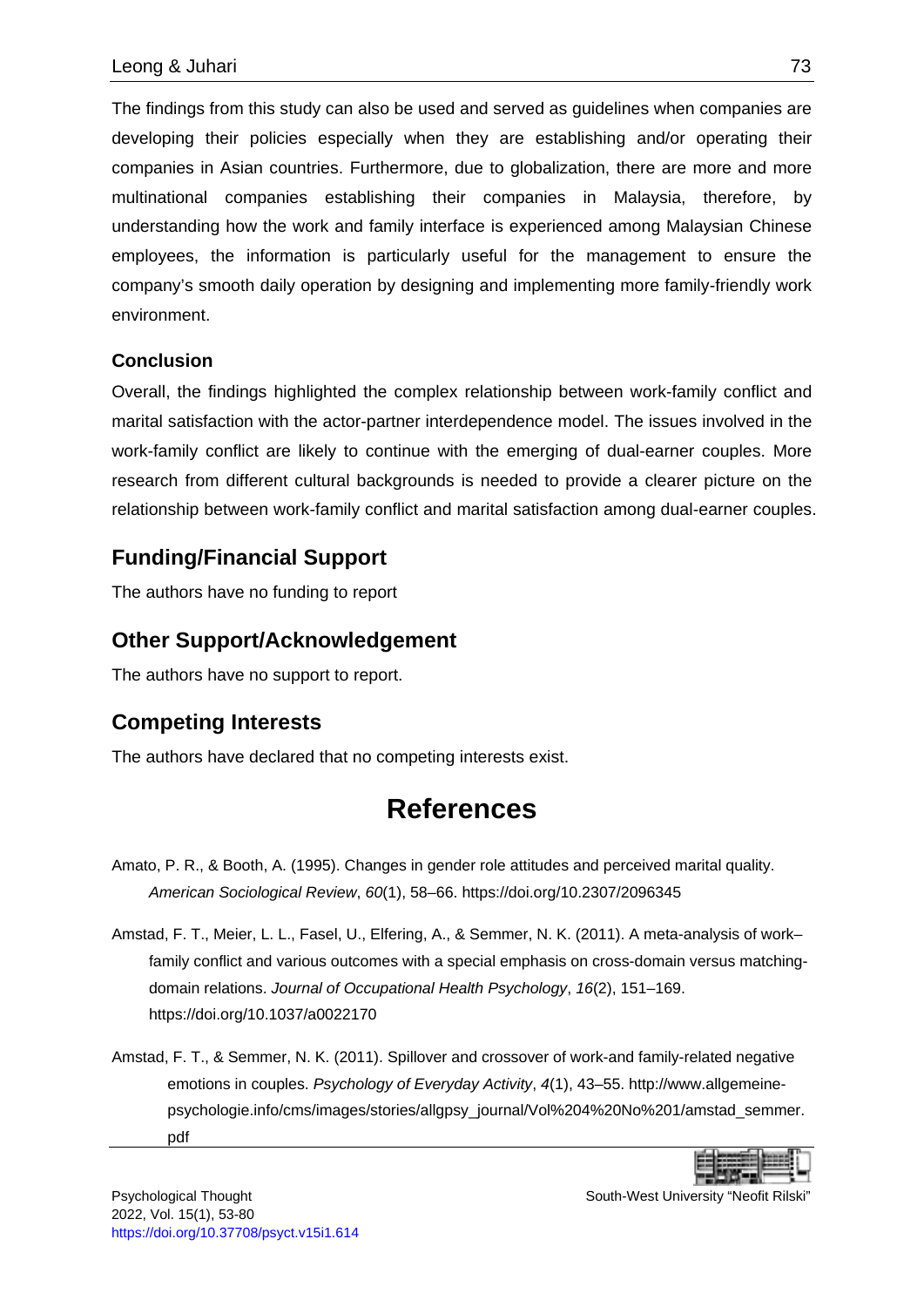- <span id="page-21-6"></span>Bakar, N. R. H. A., & Abdullah, M. Y. H. (2013). The sustainability of dual earner at the workplace in Malaysia. *Asian Social Science*, *9*(7), 192–199. <https://www.ccsenet.org/journal/index.php/ass/article/view/27944>
- <span id="page-21-1"></span>Barrett, A. E. (2000). Marital trajectories and mental health. *Journal of Health and Social Behavior*, *41*(4), 451–464.<https://doi.org/10.2307/2676297>
- <span id="page-21-2"></span>Beach, S. R. H., Fincham, F. D., & Katz, J. (1998). Marital therapy in the treatment of depression: Toward a third generation of therapy and research. *Clinical Psychology Review*, *18*(6), 635–661. [https://doi.org/10.1016/S0272-7358\(98\)00023-3](https://doi.org/10.1016/S0272-7358(98)00023-3)
- <span id="page-21-7"></span>Bernhardt, E., & Goldscheider, F. (2006). Gender equality , parenthood attitudes , and first births in Sweden. *Vienna Yearbook of Population Research*, *May 2014*, 19–39. <http://austriaca.at/?arp=0x00144e0e>
- <span id="page-21-4"></span>Biddle, B. J. (1986). Recent developments in role theory. *Annual Review of Sociology*, *12*, 67–92. [https://www2.ece.ohio-state.edu/~passino/RoleTheory-Biddle-1986.pdf](https://www2.ece.ohio-state.edu/%7Epassino/RoleTheory-Biddle-1986.pdf)
- <span id="page-21-9"></span>Blaisure, K. R., & Allen, K. R. (1995). Feminists and the ideology and practice of marital equality. *Journal of Marriage and the Family*, *57*(1), 5.<https://doi.org/10.2307/353812>
- <span id="page-21-10"></span>Boehnke, M. (2011). Gender role attitudes around the globe: Egalitarian vs. traditional views. *Asian Journal of Social Science*, *39*(1), 57–74.<https://www.jstor.org/stable/43500538>
- <span id="page-21-5"></span>Bolger, N., DeLongis, A., Kessler, R. C., & Wethington, E. (1989). The contagion of stress across multiple roles. *Journal of Marriage and Family*, *51*(1), 175–183. [https://delongis](https://delongis-psych.sites.olt.ubc.ca/files/2018/03/The-contagion-of-stress-across-multiple-roles.pdf)[psych.sites.olt.ubc.ca/files/2018/03/The-contagion-of-stress-across-multiple-roles.pdf](https://delongis-psych.sites.olt.ubc.ca/files/2018/03/The-contagion-of-stress-across-multiple-roles.pdf)
- <span id="page-21-0"></span>Cordova, J. V, Fleming, C. J. E., Morrill, M. I., Hawrilenko, M., Sollenberger, J. W., Harp, A. G., Gray, T. D., Darling, E. V, Blair, J. M., Meade, A. E., & Wachs, K. (2014). The marriage checkup: A randomized controlled trial of annual relationship health checkups. *Journal of Consulting and Clinical Psychology*, *82*(4), 592–604. [https://doi.org/10.1037/a0037097](https://doi.apa.org/doi/10.1037/a0037097)
- <span id="page-21-8"></span>Dennison, R. P., Koerner, S. S., & Segrin, C. (2014). A dyadic examination of family-of-origin influence on newlyweds' marital satisfaction. *Journal of Family Psychology*, *28*(3), 429–435. [https://doi.org/10.1037/a0036807](https://doi.apa.org/doi/10.1037/a0036807)
- <span id="page-21-3"></span>Department of Statistics Malaysia. (2019a). *Current population estimates, Malaysia, 2018-2019*. [https://www.dosm.gov.my/v1/index.php?r=column/cthemeByCat&cat=155&bul\\_id=aWJZRkJ4](https://www.dosm.gov.my/v1/index.php?r=column/cthemeByCat&cat=155&bul_id=aWJZRkJ4UEdKcUZpT2tVT090Snpydz09&menu_id=L0pheU43NWJwRWVSZklWdzQ4TlhUUT09) [UEdKcUZpT2tVT090Snpydz09&menu\\_id=L0pheU43NWJwRWVSZklWdzQ4TlhUUT09](https://www.dosm.gov.my/v1/index.php?r=column/cthemeByCat&cat=155&bul_id=aWJZRkJ4UEdKcUZpT2tVT090Snpydz09&menu_id=L0pheU43NWJwRWVSZklWdzQ4TlhUUT09)

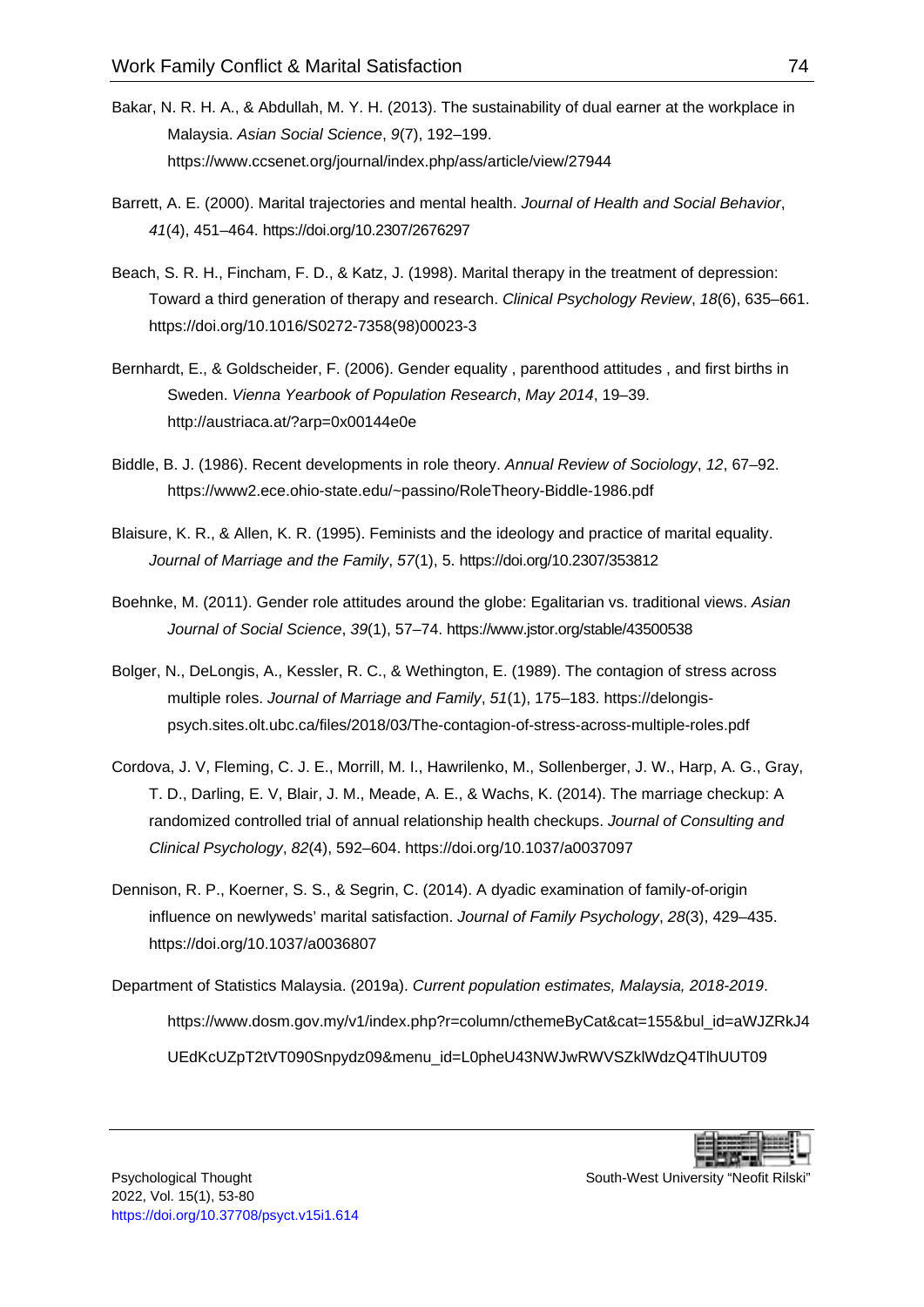<span id="page-22-1"></span>Department of Statistics Malaysia. (2019b). *Labour force survey report, Malaysia, 2018*.

[https://www.dosm.gov.my/v1/index.php?r=column/cthemeByCat&cat=126&bul\\_id=ekU0SG1y](https://www.dosm.gov.my/v1/index.php?r=column/cthemeByCat&cat=126&bul_id=ekU0SG1yQk1wcExKUDhvN2RHTlhjZz09&menu_id=U3VPMldoYUxzVzFaYmNkWXZteGduZz09) [Qk1wcExKUDhvN2RHTlhjZz09&menu\\_id=U3VPMldoYUxzVzFaYmNkWXZteGduZz09](https://www.dosm.gov.my/v1/index.php?r=column/cthemeByCat&cat=126&bul_id=ekU0SG1yQk1wcExKUDhvN2RHTlhjZz09&menu_id=U3VPMldoYUxzVzFaYmNkWXZteGduZz09)

- <span id="page-22-8"></span>Department of Statistics Malaysia. (2020). *Household income & basic amenities survey report 2019*. [https://www.dosm.gov.my/v1/index.php?r=column/cthemeByCat&cat=120&bul\\_id=TU00TmR](https://www.dosm.gov.my/v1/index.php?r=column/cthemeByCat&cat=120&bul_id=TU00TmRhQ1N5TUxHVWN0T2VjbXJYZz09&menu_id=amVoWU54UTl0a21NWmdhMjFMMWcyZz09) [hQ1N5TUxHVWN0T2VjbXJYZz09&menu\\_id=amVoWU54UTl0a21NWmdhMjFMMWcyZz09](https://www.dosm.gov.my/v1/index.php?r=column/cthemeByCat&cat=120&bul_id=TU00TmRhQ1N5TUxHVWN0T2VjbXJYZz09&menu_id=amVoWU54UTl0a21NWmdhMjFMMWcyZz09)
- <span id="page-22-0"></span>Diener, E., & Chan, M. Y. (2011). Happy people live longer: Subjective well-being contributes to health and longevity. *Applied Psychology: Health and Well-Being*, *3*(1), 1–43. <https://doi.org/10.1111/j.1758-0854.2010.01045.x>
- <span id="page-22-10"></span>Eagle, B. W., Miles, E. W., & Icenogle, M. L. (1997). Interrole conflicts and the permeability of work and family domains: Are there gender differences? *Journal of Vocational Behavior*, *50*(2), 168– 184.<https://doi.org/10.1006/jvbe.1996.1569>
- <span id="page-22-4"></span>Eagly, A. H., & Wood, W. (1999). The origins of sex differences in human behavior. *American Psychologist*, *54*(6), 408–423. [https://doi.org/10.1037/0003-066X.54.6.408](https://doi.apa.org/doi/10.1037/0003-066X.54.6.408)
- <span id="page-22-3"></span>Eagly, A. H., & Wood, W. (2012). Social role theory. In P. A. M. Van Lange, A. W. Kruglanski, & E. T. Higgins (Eds.), *Handbook of Theories of Social Psychology* (Issue January 2012, pp. 458–476). SAGE Publications.<https://dx.doi.org/10.4135/9781446249222>
- <span id="page-22-11"></span>Edwards, J. R. (2008). To prosper, organizational psychology should...overcome methodological barriers to progress. *Journal of Organizational Behavior*, *29*, 469–491. <https://doi.org/10.1002/job.529>
- <span id="page-22-5"></span>Edwards, L., & Roces, M. (2000). *Women in Asia: Tradition, modernity and globalisation* (pp. 1–15). University of Michigan Press.
- <span id="page-22-2"></span>Eurofound. (2019). *Employment rate by sex*. [https://ec.europa.eu/eurostat/web/products-datasets/-](https://ec.europa.eu/eurostat/web/products-datasets/-/sdg_08_30) [/sdg\\_08\\_30](https://ec.europa.eu/eurostat/web/products-datasets/-/sdg_08_30)
- <span id="page-22-9"></span>Fornell, C., & Larcker, D. F. (1981). Evaluating structural equation models with unobservable variables and measurement error. *Journal of Marketing Research*, *18*(1), 39–50. <https://doi.org/10.2307/3151312>
- <span id="page-22-6"></span>Frone, M. R. (2003). Work-family Balance. In J. C. Quick & L. E. Tetrick (Eds.), *Handbook of Occupational Health Psychology* (2<sup>nd</sup> Edition, pp. 143–162). American Psychological Association. <https://doi.org/10.1002/9781118133880.hop209024>

<span id="page-22-7"></span>Frone, M. R., Russell, M., & Cooper, M. L. (1992). Prevalence of work-family conflict : Are work and

Psychological Thought South-West University "Neofit Rilski"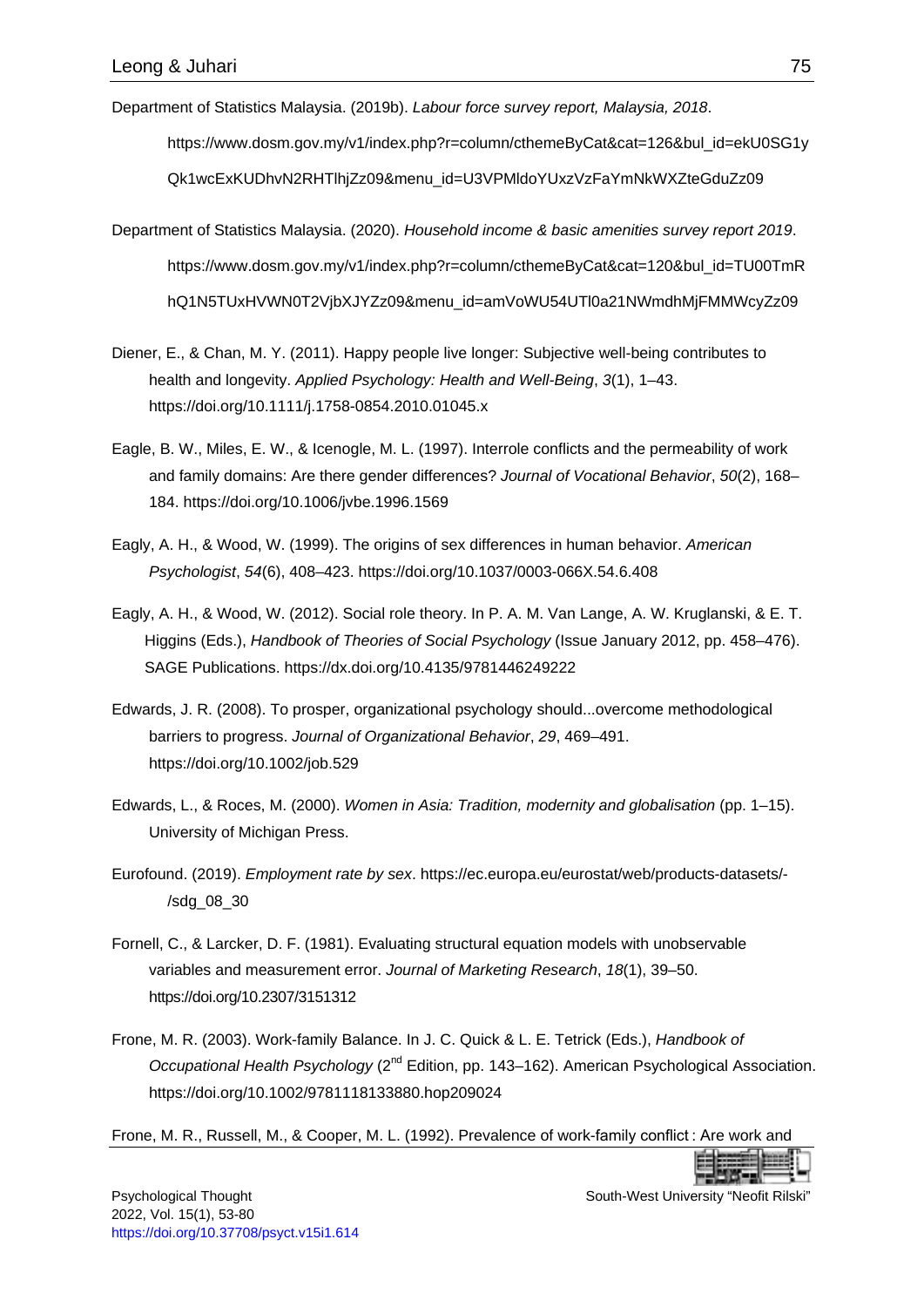family boundaries asymmetrically permeable? *Journal of Organizational Behavior*, *13*, 723–729. **<https://doi.org/10.1002/job.4030130708>**

- <span id="page-23-7"></span>Greenhaus, J. H., & Beutell, N. J. (1985). Sources of conflict between work and family roles. *The Academy of Management Review*, *10*(1), 76–88.<https://doi.org/10.2307/258214>
- <span id="page-23-9"></span>Hair, J. F. J., Hult, G. T. M., Ringle, C. M., & Sarstedt, M. (2016). *A primer on partial least squares*  structural equation modeling (PLS-SEM). (2<sup>nd</sup> Edition). SAGE.
- <span id="page-23-3"></span>Hassan, Z., Dollard, M. F., & Winefield, A. H. (2010). Work-family conflict in East vs Western countries. *Cross Cultural Management*, *17*(1), 30–49. <https://doi.org/10.1108/13527601011016899>
- <span id="page-23-8"></span>Hayes, A. F. (2018). *Introduction to mediation, moderation, and conditional analysis process: A*  regression-based approach (2<sup>nd</sup> edition). The Guilford Press.
- <span id="page-23-2"></span>Henrich, J., Heine, S. J., & Norenzayan, A. (2010). The weirdest people in the world? *Behavioral and Brain Sciences*, *33*(2/3), 61–135.<https://doi.org/10.1017/S0140525X0999152X>
- <span id="page-23-10"></span>Hirschman, C. (2016). Gender, the status of women, and family structure in Malaysia. *Malaysian Journal of Economic Studies*, *53*(1), 33–50. <https://faculty.washington.edu/charles/new%20PUBS/A127.pdf>
- <span id="page-23-1"></span>Jackson, J. B., Miller, R. B., Oka, M., & Henry, R. G. (2014). Gender differences in marital satisfaction: A meta-analysis. *Journal of Marriage and Family*, *76*(1), 105–129. <https://doi.org/10.1111/jomf.12077>
- <span id="page-23-6"></span>Kahn, R. L., Wolfe, D. M., Quinn, R., Snoek, J. D., & Rosenthal, R. A. (1964). *Organizational stress*. Wiley.
- <span id="page-23-0"></span>Karney, B. R., & Bradbury, T. N. (1995). The longitudinal course of marital quality and stability : A review of theory , method , and research. *Psychological Bulletin*, *118*(1), 3–34. [https://doi.org/10.1037//0033-2909.118.1.3](https://doi.org/10.1037/0033-2909.118.1.3)
- <span id="page-23-4"></span>Kaufman, G. (2000). Do gender role attitudes matter? Family formation and dissolution among traditional and egalitarian men and women. *Journal of Family Issues*, *21*(1), 128–144. <https://doi.org/10.1177/019251300021001006>
- <span id="page-23-11"></span>King, L. A., & King, D. W. (1985). Sex-role egalitarianism: Biographical and personality correlates. *Psychological Reports*, *57*, 787–792. [https://doi.org/10.2466/pr0.1985.57.3.787](https://doi.org/10.2466%2Fpr0.1985.57.3.787)
- <span id="page-23-5"></span>King, L. A., & King, D. W. (1997). Sex-role egalitatianism scale: Development, psychometric properties, and recommendations for future research. *Psychology of Women Quarterly*, *21*, 71– 87. [https://doi.org/10.1111/j.1471-6402.1997.tb00101.x](https://doi.org/10.1111%2Fj.1471-6402.1997.tb00101.x)

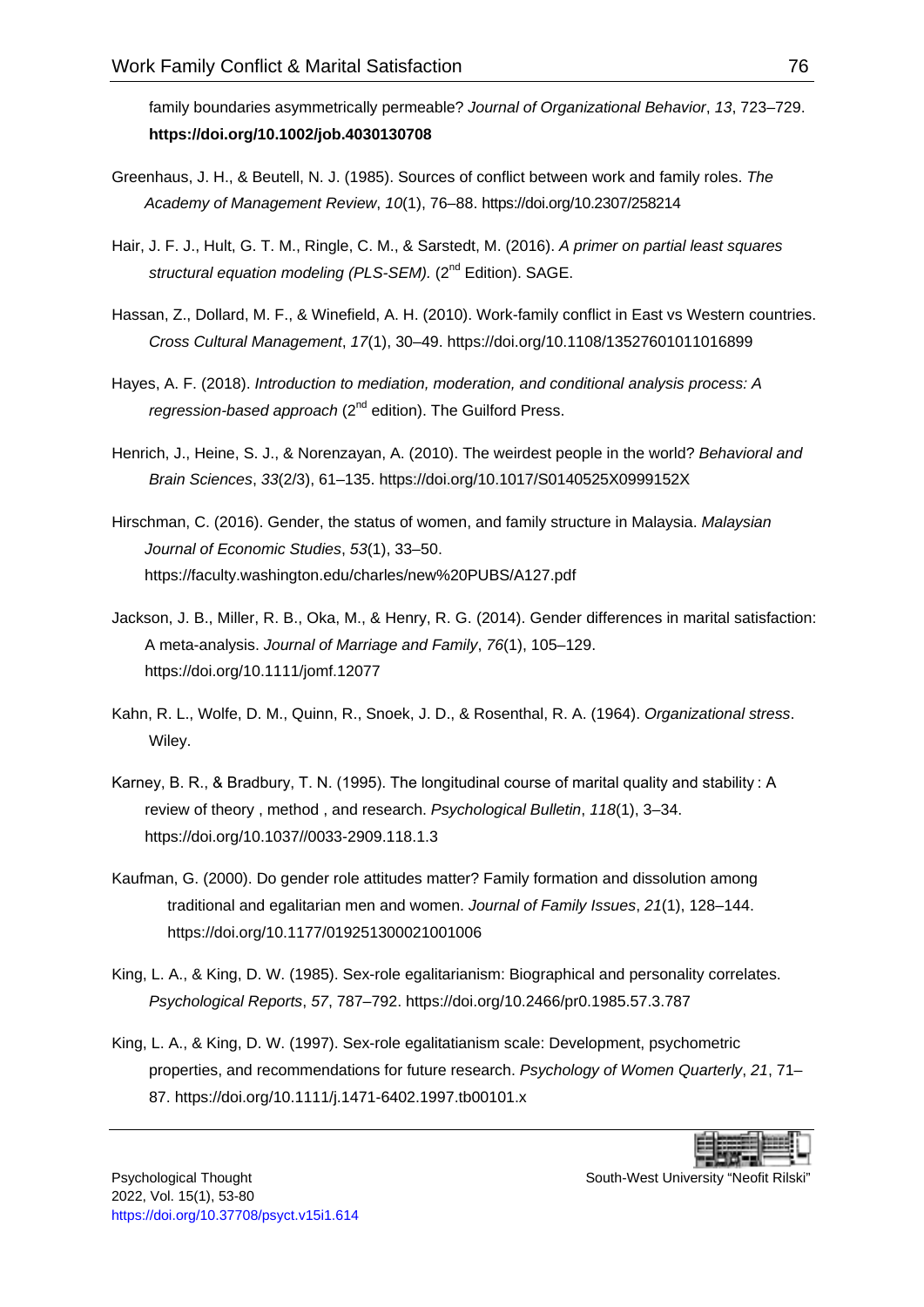- <span id="page-24-0"></span>Lebow, J. L., Chambers, A. L., Christensen, A., & Johnson, S. M. (2012). Research on the treatment of couple distress. *Journal of Marital and Family*, *38*(1), 145–168. **<https://doi.org/10.1111/j.1752-0606.2011.00249.x>**
- <span id="page-24-9"></span>Liang, H. L. (2015). Are you tired? Spillover and crossover effects of emotional exhaustion on the family domain. *Asian Journal of Social Psychology*, *18*(1), 22–32. <https://doi.org/10.1111/ajsp.12075>
- <span id="page-24-7"></span>Liu, H., & Cheung, F. M. (2015). Testing crossover effects in an actor-partner interdependence model among Chinese dual-earner couples. *International Journal of Psychology*, *50*(2), 106–114. <https://doi.org/10.1002/ijop.12070>
- <span id="page-24-5"></span>Macinnes, J. (2006). Work-life balance in Europe: A response to the baby bust or reward for the baby boomers? *European Societies*, *8*(2), 223–250.<https://doi.org/10.1080/14616690600644988>
- <span id="page-24-8"></span>Mahpul, I. N., & Abdullah, N. A. (2011). The prevalence of work-family conflict among mothers in peninsular Malaysia. *International Journal of Humanities and Social Science*, *1*(17), 154–161. [http://familyrepository.lppkn.gov.my/178/1/The\\_Prevalence\\_of\\_Work-](http://familyrepository.lppkn.gov.my/178/1/The_Prevalence_of_Work-Family_Conflict_among_Mothers_in_Peninsular_Malaysia.pdf)[Family\\_Conflict\\_among\\_Mothers\\_in\\_Peninsular\\_Malaysia.pdf](http://familyrepository.lppkn.gov.my/178/1/The_Prevalence_of_Work-Family_Conflict_among_Mothers_in_Peninsular_Malaysia.pdf)
- <span id="page-24-4"></span>Michel, J. S., Kotrba, L. M., Mitchelson, J. K., Clark, M. A., & Baltes, B. B. (2010). Antecedents of work – family conflict : A meta-analytic review. *Journal of Organizational Behavior*, *32*(5), 689– 725.<https://doi.org/10.1002/job>
- <span id="page-24-1"></span>Mustafa, H., Mohd Hasim, M. J., Aripin, N., & Abdul Hamid, H. (2013). Couple types, ethnicity and marital satisfaction in Malaysia. *Applied Research in Quality of Life*, *8*(3), 299–317. <https://doi.org/10.1007/s11482-012-9200-z>
- <span id="page-24-10"></span>Netemeyer, R. G., Boles, J. S., & McMurrian, R. (1996). Development and validation of work-family conflict and family-work conflict scales. *Journal of Applied Psychology*, *81*(4), 400–410. <https://doi.org/10.1037/0021-9010.81.4.400>
- <span id="page-24-2"></span>Ng, K., Loy, J. T. C., Gudmunson, C. G., & Cheong, W. (2009). Gender differences in marital and life satisfaction among Chinese Malaysians. *Sex Roles*, *60*(1–2), 33–43. <https://doi.org/10.1007/s11199-008-9503-6>
- <span id="page-24-3"></span>Ng, K., Loy, J. T.-C., MohdZain, Z., & Cheong, W. (2013). Gender, race, adult attachment, and marital satisfaction among Malaysians. *The Family Journal: Counseling and Therapy for Couples and Families*, *21*(2), 198–207.<https://doi.org/10.1177/1066480712468268>
- <span id="page-24-6"></span>Ngo, H., & Lau, C. (1998). Interferences between work and family among male and female executives in Hong Kong. *Research and Practice in Human Resource Management*, *6*(1), 17–34. <https://citeseerx.ist.psu.edu/viewdoc/download?doi=10.1.1.738.3254&rep=rep1&type=pdf>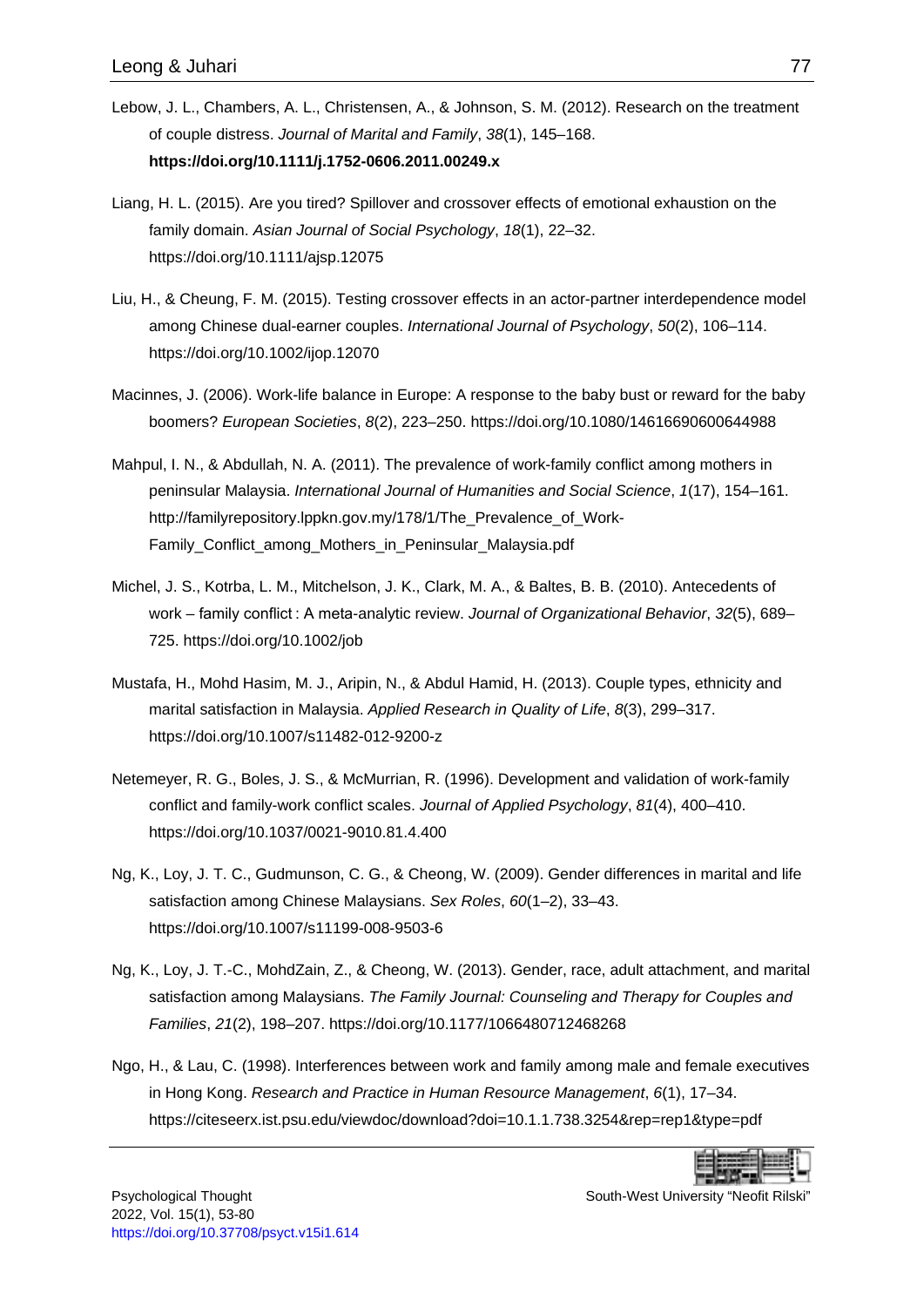- <span id="page-25-3"></span>Noor, N. M. (1999). Roles and women ' s well-being: Some preliminary findings from Malaysia. *Sex Roles*, *41*(3/4), 123–145.<https://doi.org/10.1023/A:1018846010541>
- <span id="page-25-10"></span>Noor, N. M. (2006). Malaysian women's state of well-being: Empirical validation of a conceptual model. *Journal of Social Psychology*, *146*(1), 95–115. [https://doi.org/10.3200/SOCP.146.1.95-](https://doi.org/10.3200/SOCP.146.1.95-115) [115](https://doi.org/10.3200/SOCP.146.1.95-115)
- <span id="page-25-9"></span>Norton, R. (1983). Measuring marital quality: A critical look at the dependent variable. *Journal of Marriage and Family*, *45*(1), 141.<https://doi.org/10.2307/351302>
- <span id="page-25-4"></span>Ogolsky, B. G., Dennison, R. P., & Monk, J. K. (2014). The role of couple discrepancies in cognitive and behavioral egalitarianism in marital quality. *Sex Roles*, *70*(7–8), 329–342. <https://doi.org/10.1007/s11199-014-0365-9>
- <span id="page-25-6"></span>Olah, L. S., & Gahler, M. (2014). Gender equality perceptions, division of paid and unpaid work, and partnership dissolution in Sweden. *Social Forces*, *93*(June), 571–594. <https://doi.org/10.1093/sf/sou066>
- <span id="page-25-5"></span>Oshio, T., Nozaki, K., & Kobayashi, M. (2013). Division of household labor and marital satisfaction in China, Japan, and Korea. *Journal of Family and Economic Issues*, *34*(2), 211–223. <https://doi.org/10.1007/s10834-012-9321-4>
- <span id="page-25-8"></span>Parker, E. O., Chang, J., & Thomas, V. (2016). A content analysis of quantitative research in journal of marital and family therapy: A 10-year review. *Journal of Marital and Family Therapy*, *42*(1), 3– 18.<https://doi.org/10.1111/jmft.12138>
- <span id="page-25-11"></span>Paulhus, D. L. (2002). Socially desirable responding: The evolution of a construct. In H. I. Braun, D. N. Jackson, & D. E. Wiley (Eds.), *The role of constructs in psychological and educational measurement* (Issue 2002, pp. 49–69). Lawrence Erlbaum Associates. <https://doi.org/10.1097/00005053-195311720-00010>
- <span id="page-25-7"></span>Pleck, J. H. (1977). The work-family role system. *Social Problems*, *24*(4), 417–427. <https://doi.org/10.2307/800135>
- <span id="page-25-2"></span>Poston, D. L., & Wong, J. H. (2016). The Chinese diaspora: The current distribution of the overseas Chinese population. *Chinese Journal of Sociology*, *2*(3), 348–373. <https://doi.org/10.1177/2057150X16655077>
- <span id="page-25-0"></span>Robles, T. F. (2014). Marital quality and health : Implications for marriage in the 21st century. *Current Directions in Psychological Science*, *23*(6), 427–432. <https://doi.org/10.1177/0963721414549043>

<span id="page-25-1"></span>Robles, T. F., Slatcher, R. B., Trombello, J. M., & McGinn, M. M. (2014). Marital quality and health: A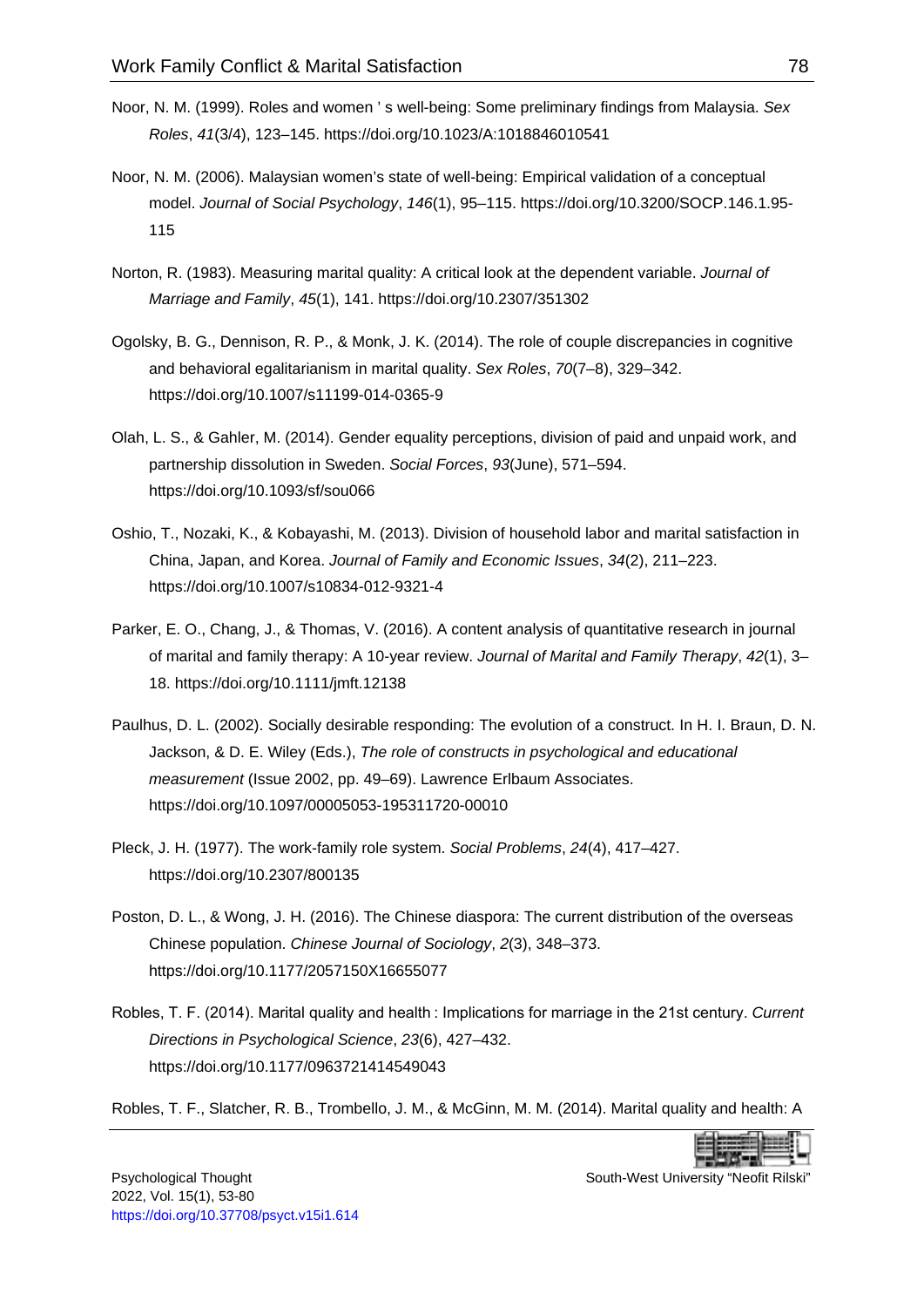meta analytic review. *Psychological Bulletin*, *140*(1). [https://doi.org/10.1037/a0031859.](https://doi.org/10.1037/a0031859)

- <span id="page-26-10"></span>Sandberg, J. G., Yorgason, J. B., Miller, R. B., & Hill, E. J. (2012). Family-to-work spillover in Singapore: Marital distress, physical and mental health, and work satisfaction. *Family Relations*, *61*(1), 1–15.<https://doi.org/10.1111/j.1741-3729.2011.00682.x>
- <span id="page-26-2"></span>Schmaling, K., & Sher, T. (1997). Physical health and relationship. In W. Halford & H. Markman (Eds.), *Clinical Hanbook of Marriage and Couples Intervention* (pp. 323–345). Wiley.
- <span id="page-26-5"></span>Tan, S. H. (2004). Filial daughters-in-law: Questioning Confucian filiality. In A. K. L. Chan & S. H. Tan (Eds.), *Filial Piety in Chinese Thought and History* (1st ed., pp. 226–240). RoutledgeCurzon. <https://doi.org/10.4324/9780203413883>
- <span id="page-26-6"></span>Taniguchi, H., & Kaufman, G. (2014). Gender role attitudes, troubles talk, and marital satisfaction in Japan. *Journal of Social and Personal Relationships*, *31*(7), 975–994. [https://doi.org/10.1177/0265407513516559](https://doi.org/10.1177%2F0265407513516559)
- <span id="page-26-4"></span>U.S. Bureau of Labor Statistics. (2018). Women in the labor force: A databook. In *2018*. <https://www.bls.gov/opub/reports/womens-databook/2018/pdf/home.pdf>
- <span id="page-26-1"></span>Van den Broucke, S., Vandereycken, W., & Norre, J. (1997). *Eating disorders and marital relationship*. Routledge.
- <span id="page-26-9"></span>van Steenbergen, E. F., Kluwer, E. S., & Karney, B. R. (2011). Workload and the trajectory of marital satisfaction in newlyweds: Job satisfaction, gender, and parental status as moderators. *Journal of Family Psychology*, *25*(3), 345–355.<https://doi.org/10.1037/a0023653>
- <span id="page-26-0"></span>Waite, L., & Gallagher, M. (2001). *The case for marriage: Why married people are happier, healthier and better off financially*. Broadway.
- <span id="page-26-8"></span>Westman, M. (2001). Stress and strain crossover. *Human Relations*, *54*(6), 717–751. <https://doi.org/10.1177/0018726701546002>
- <span id="page-26-7"></span>Yoo, J. (2020). Gender role attitude, communication quality, and marital satisfaction among Korean adults. *Journal of Family Studies*, 1–18.<https://doi.org/10.1080/13229400.2020.1791230>
- <span id="page-26-3"></span>Zaimah, R., Sarmila, M. S., Selvadurai, S., Lyndon, N., Er, A. C., & Norizam Jamian, M. (2013). The history and current status of dual-career families in Malaysia. *Asian Social Science*, *9*(6), 16–21. <https://doi.org/10.5539/ass.v9n6p16>